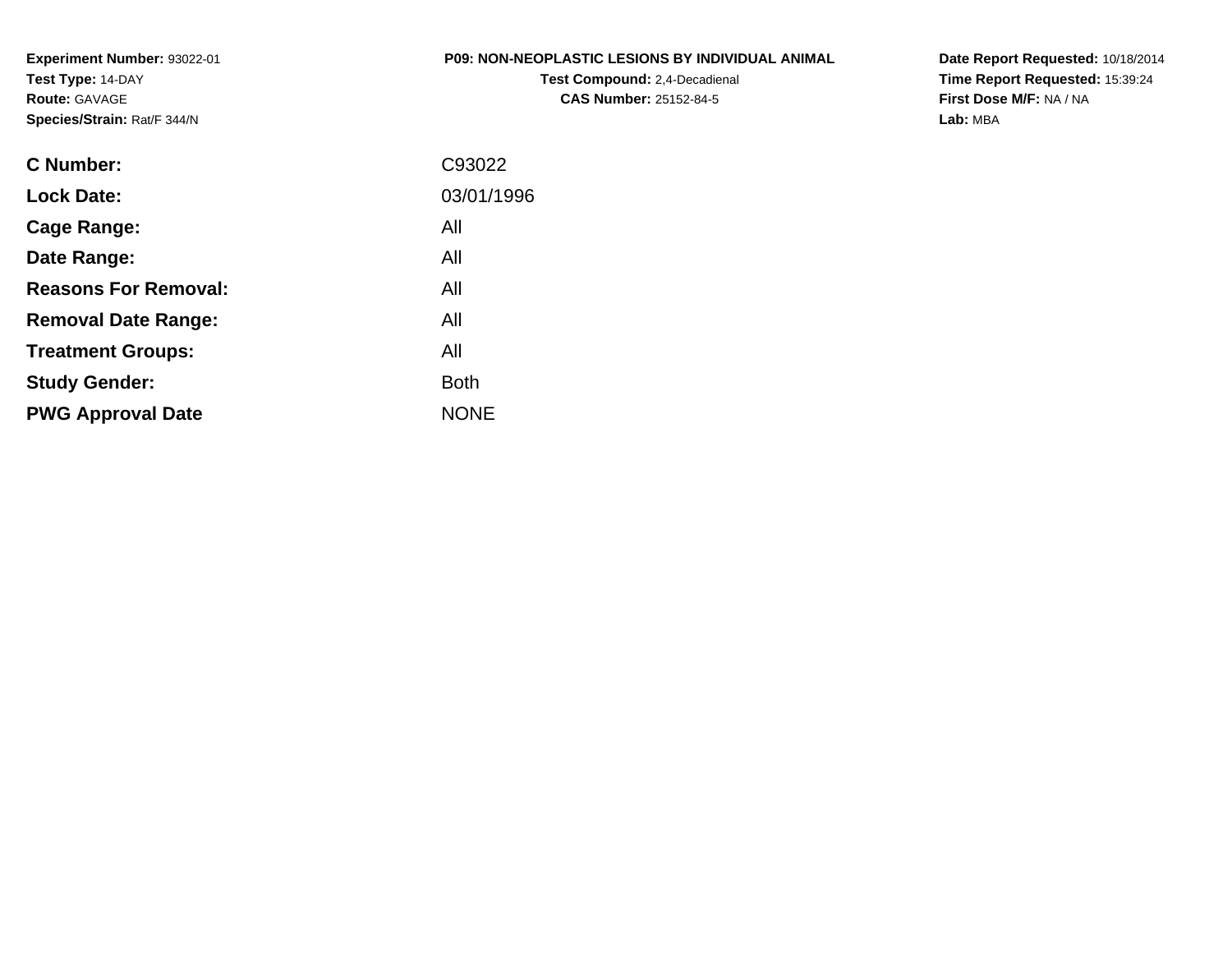**Route:** GAVAGE

**Species/Strain:** Rat/F 344/N

# **P09: NON-NEOPLASTIC LESIONS BY INDIVIDUAL ANIMAL**

**Test Compound:** 2,4-Decadienal **CAS Number:** 25152-84-5

**Date Report Requested:** 10/18/2014**Time Report Requested:** 15:39:24**First Dose M/F:** NA / NA**Lab:** MBA

| F 344/N Rat Male<br><b>MG/KG</b><br>0.0                       | DAY ON TEST      | 0<br>0<br>1<br>$\overline{7}$ | 0<br>0<br>$\boldsymbol{l}$<br>$\boldsymbol{7}$ | 0<br>0<br>$\boldsymbol{l}$<br>$\boldsymbol{7}$ | $\boldsymbol{\theta}$<br>0<br>$\boldsymbol{l}$<br>7 | 0<br>$\pmb{\theta}$<br>$\boldsymbol{l}$<br>$\overline{7}$ |                       |
|---------------------------------------------------------------|------------------|-------------------------------|------------------------------------------------|------------------------------------------------|-----------------------------------------------------|-----------------------------------------------------------|-----------------------|
|                                                               | <b>ANIMAL ID</b> | 0<br>0<br>0<br>0<br>1         | $\mathsf 0$<br>0<br>0<br>0<br>$\overline{2}$   | $\pmb{0}$<br>0<br>$\pmb{0}$<br>0<br>3          | 0<br>0<br>$\mathbf 0$<br>0<br>4                     | 0<br>0<br>$\mathbf 0$<br>0<br>5                           | <i><b>*TOTALS</b></i> |
| <b>Alimentary System</b>                                      |                  |                               |                                                |                                                |                                                     |                                                           |                       |
| Liver<br>Stomach, Forestomach<br><b>Cardiovascular System</b> |                  | $\pm$<br>$\ddot{}$            | $+$<br>$+$                                     | $\pm$<br>$+$                                   | $\pm$<br>$+$                                        | $\ddot{}$<br>$+$                                          | 5<br>5                |
| <b>NONE</b><br><b>Endocrine System</b>                        |                  |                               |                                                |                                                |                                                     |                                                           |                       |
| <b>NONE</b><br><b>General Body System</b>                     |                  |                               |                                                |                                                |                                                     |                                                           |                       |
| <b>NONE</b><br><b>Genital System</b>                          |                  |                               |                                                |                                                |                                                     |                                                           |                       |
| <b>NONE</b><br><b>Hematopoietic System</b>                    |                  |                               |                                                |                                                |                                                     |                                                           |                       |
| <b>NONE</b><br><b>Integumentary System</b>                    |                  |                               |                                                |                                                |                                                     |                                                           |                       |
| <b>NONE</b><br><b>Musculoskeletal System</b>                  |                  |                               |                                                |                                                |                                                     |                                                           |                       |
| <b>NONE</b><br><b>Nervous System</b>                          |                  |                               |                                                |                                                |                                                     |                                                           |                       |

\* ..Total animals with tissue examined microscopically; Total animals with lesion and mean severity grade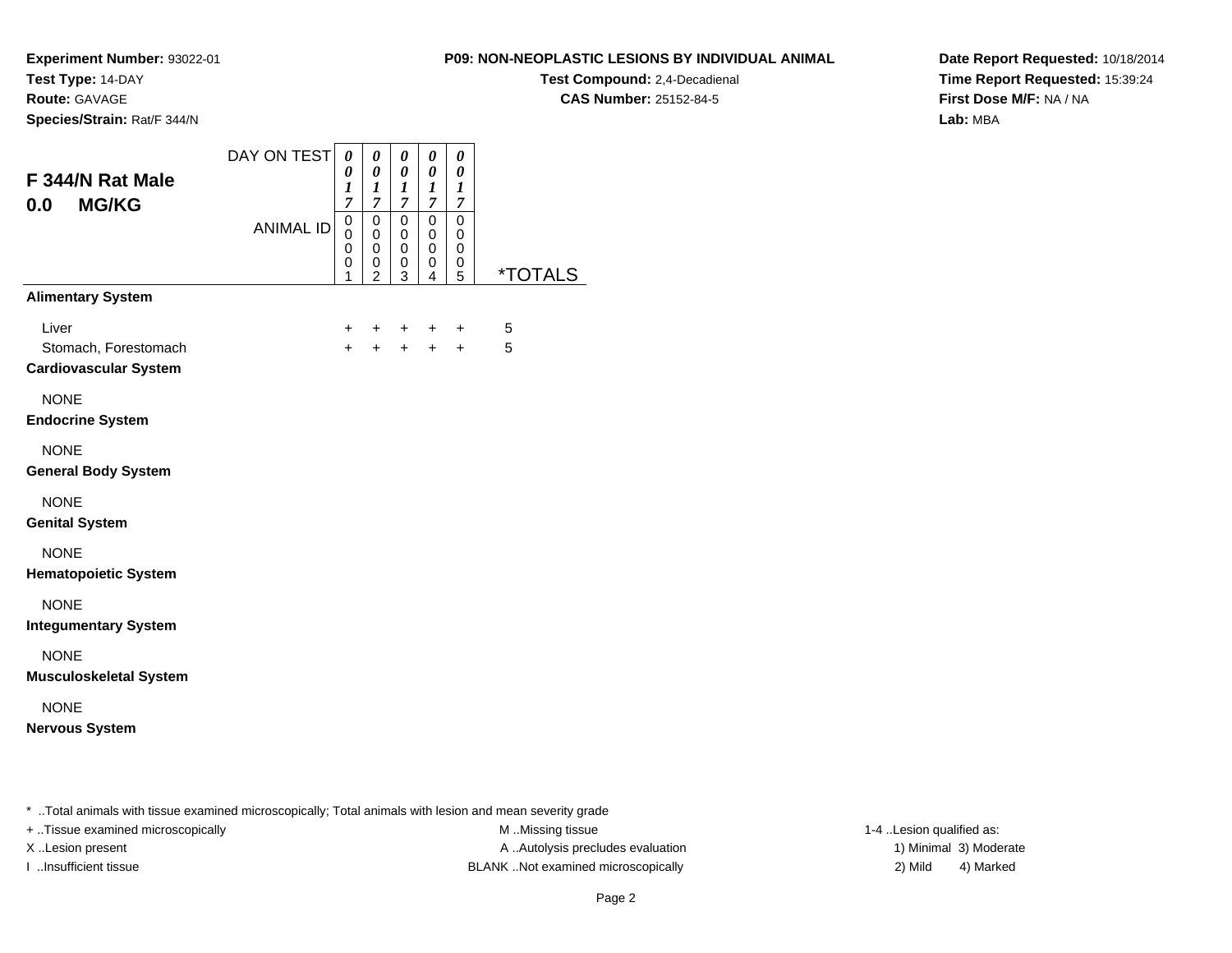**Experiment Number:** 93022-01

**Route:** GAVAGE

**Species/Strain:** Rat/F 344/N

### DAY ON TEST**F 344/N Rat Male0.0 MG/KG**ANIMAL ID*0 0 1 7*0<br>0<br>0<br>0<br>1 *0 0 1 7*0<br>0<br>0<br>0<br>2 *0 0 1 7* 0 0 0 0 3*0 0 1 7* 0 0 0 0 4*0 0 1 7* 0 00<br>0<br>5 5 \*TOTALS

NONE

**Respiratory System**

NONE

**Special Senses System**

# NONE

# **Urinary System**

Kidney $\mathsf y$ <sup>+</sup> <sup>+</sup> <sup>+</sup> + 5

\* ..Total animals with tissue examined microscopically; Total animals with lesion and mean severity grade

+ ..Tissue examined microscopically examined microscopically examined as:  $M$  ..Missing tissue 1-4 ..Lesion qualified as: X..Lesion present **A ..Autolysis precludes evaluation** A ..Autolysis precludes evaluation 1) Minimal 3) Moderate I ..Insufficient tissue BLANK ..Not examined microscopically 2) Mild 4) Marked

**Date Report Requested:** 10/18/2014**Time Report Requested:** 15:39:24**First Dose M/F:** NA / NA**Lab:** MBA

# **P09: NON-NEOPLASTIC LESIONS BY INDIVIDUAL ANIMAL**

**Test Compound:** 2,4-Decadienal **CAS Number:** 25152-84-5

**Test Type:** 14-DAY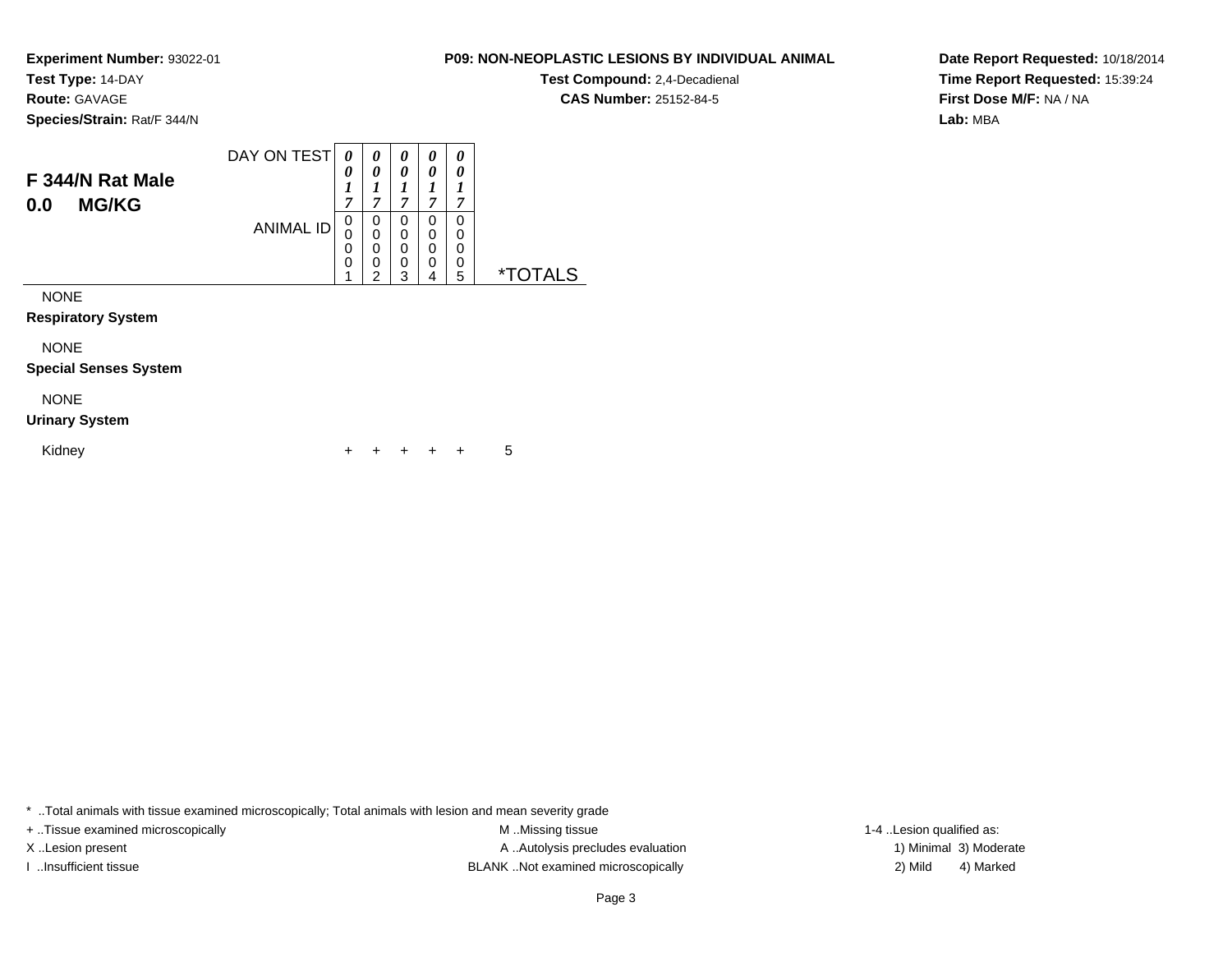| Experiment Number: 93022-01<br>Test Type: 14-DAY<br>Route: GAVAGE<br>Species/Strain: Rat/F 344/N<br>F 344/N Rat Male | DAY ON TEST      |                       | P09: NON-NEOPLASTIC LESIONS BY INDIVIDUAL ANIMAL<br>Test Compound: 2,4-Decadienal<br>CAS Number: 25152-84-5 | Date Report Requested: 10/18/2014<br>Time Report Requested: 15:39:24<br>First Dose M/F: NA / NA<br>Lab: MBA |
|----------------------------------------------------------------------------------------------------------------------|------------------|-----------------------|-------------------------------------------------------------------------------------------------------------|-------------------------------------------------------------------------------------------------------------|
| 45.0 MG/KG                                                                                                           | <b>ANIMAL ID</b> | <i><b>*TOTALS</b></i> |                                                                                                             |                                                                                                             |
| <b>Alimentary System</b>                                                                                             |                  |                       |                                                                                                             |                                                                                                             |
| <b>NONE</b><br><b>Cardiovascular System</b>                                                                          |                  |                       |                                                                                                             |                                                                                                             |
| <b>NONE</b><br><b>Endocrine System</b>                                                                               |                  |                       |                                                                                                             |                                                                                                             |
| <b>NONE</b><br><b>General Body System</b>                                                                            |                  |                       |                                                                                                             |                                                                                                             |
| <b>NONE</b><br><b>Genital System</b>                                                                                 |                  |                       |                                                                                                             |                                                                                                             |
| <b>NONE</b><br><b>Hematopoietic System</b>                                                                           |                  |                       |                                                                                                             |                                                                                                             |
| <b>NONE</b><br><b>Integumentary System</b>                                                                           |                  |                       |                                                                                                             |                                                                                                             |
| <b>NONE</b><br><b>Musculoskeletal System</b>                                                                         |                  |                       |                                                                                                             |                                                                                                             |
| <b>NONE</b><br><b>Nervous System</b>                                                                                 |                  |                       |                                                                                                             |                                                                                                             |
| <b>NONE</b>                                                                                                          |                  |                       |                                                                                                             |                                                                                                             |
|                                                                                                                      |                  |                       |                                                                                                             |                                                                                                             |

+ ..Tissue examined microscopically

M ..Missing tissue X..Lesion present **A ..Autolysis precludes evaluation** A ..Autolysis precludes evaluation 1) Minimal 3) Moderate I ..Insufficient tissue BLANK ..Not examined microscopically 2) Mild 4) Marked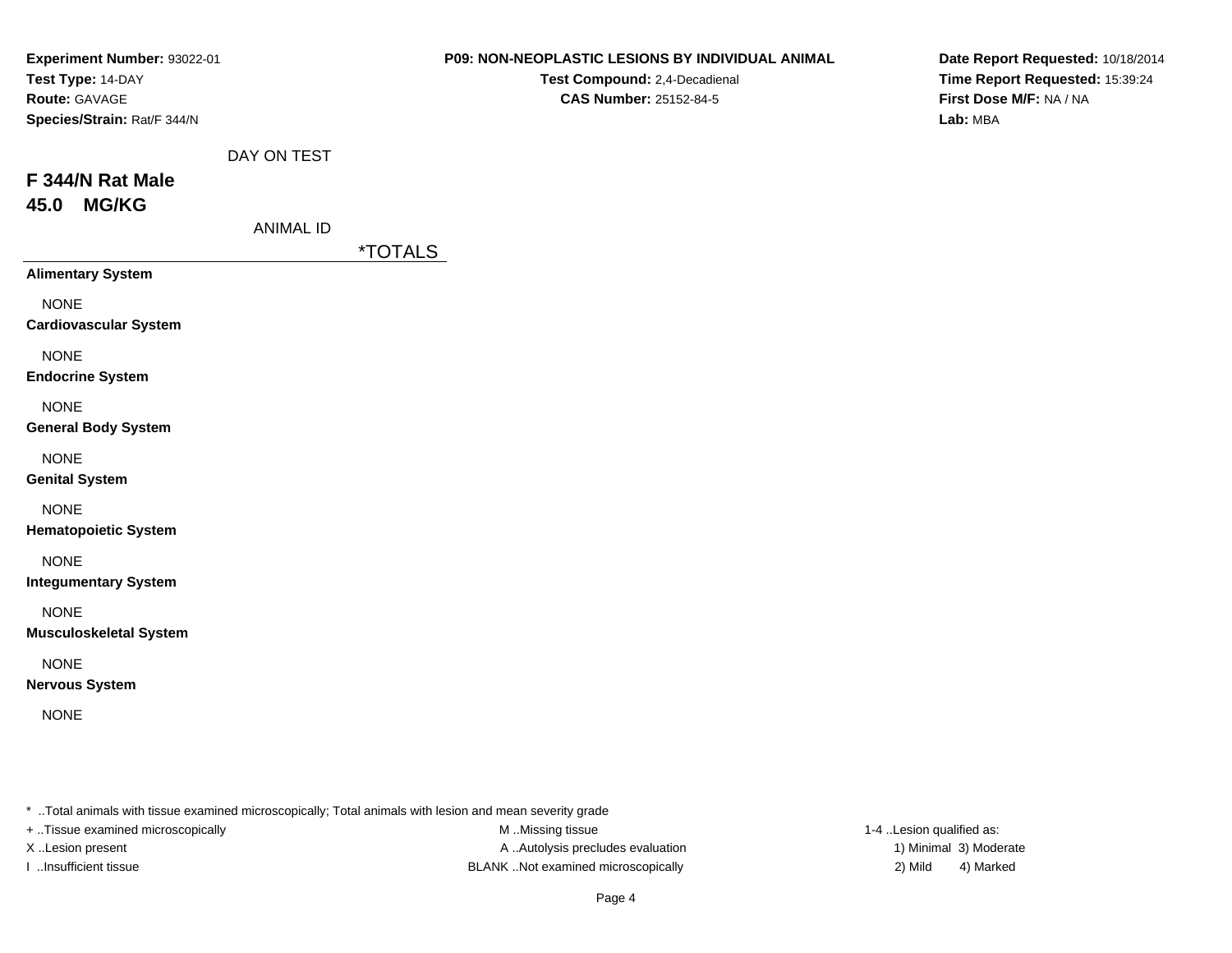| <b>Experiment Number: 93022-01</b> |                  |                       | <b>P09: NON-NEOPLASTIC LESIONS BY INDIVIDUAL ANIMAL</b> |
|------------------------------------|------------------|-----------------------|---------------------------------------------------------|
| Test Type: 14-DAY                  |                  |                       | Test Compound: 2,4-Decadienal                           |
| <b>Route: GAVAGE</b>               |                  |                       | <b>CAS Number: 25152-84-5</b>                           |
| Species/Strain: Rat/F 344/N        |                  |                       |                                                         |
|                                    | DAY ON TEST      |                       |                                                         |
| F 344/N Rat Male                   |                  |                       |                                                         |
| <b>MG/KG</b><br>45.0               |                  |                       |                                                         |
|                                    | <b>ANIMAL ID</b> |                       |                                                         |
|                                    |                  | <i><b>*TOTALS</b></i> |                                                         |
| <b>Respiratory System</b>          |                  |                       |                                                         |
| <b>NONE</b>                        |                  |                       |                                                         |
| <b>Special Senses System</b>       |                  |                       |                                                         |
| <b>NONE</b>                        |                  |                       |                                                         |
| <b>Urinary System</b>              |                  |                       |                                                         |
| <b>NONE</b>                        |                  |                       |                                                         |

M ..Missing tissue + ..Tissue examined microscopically **M** ..Missing tissue M ..Missing tissue 1-4 ..Lesion qualified as: X..Lesion present **A ..Autolysis precludes evaluation** A ..Autolysis precludes evaluation 1) Minimal 3) Moderate I ..Insufficient tissue 2) Mild 2 and the BLANK ..Not examined microscopically 2 and 42 Mild

4) Marked

**Date Report Requested:** 10/18/2014**Time Report Requested:** 15:39:24**First Dose M/F:** NA / NA**Lab:** MBA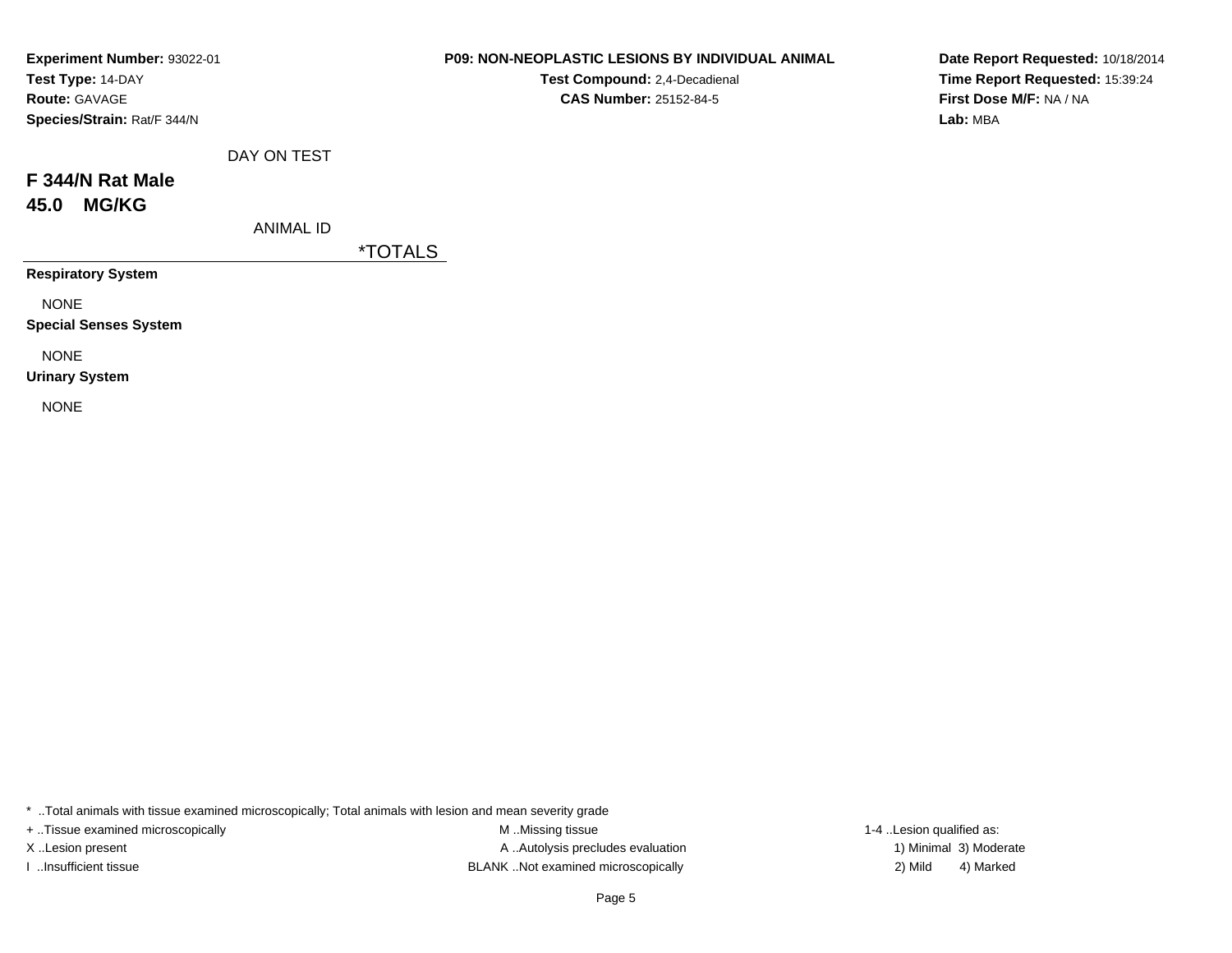| Experiment Number: 93022-01<br>Test Type: 14-DAY<br>Route: GAVAGE<br>Species/Strain: Rat/F 344/N |                                 | P09: NON-NEOPLASTIC LESIONS BY INDIVIDUAL ANIMAL<br>Test Compound: 2,4-Decadienal<br><b>CAS Number: 25152-84-5</b> | Date Report Requested: 10/18/2014<br>Time Report Requested: 15:39:24<br>First Dose M/F: NA / NA<br>Lab: MBA |
|--------------------------------------------------------------------------------------------------|---------------------------------|--------------------------------------------------------------------------------------------------------------------|-------------------------------------------------------------------------------------------------------------|
| F 344/N Rat Male<br>133.0 MG/KG                                                                  | DAY ON TEST<br><b>ANIMAL ID</b> | <i><b>*TOTALS</b></i>                                                                                              |                                                                                                             |
| <b>Alimentary System</b>                                                                         |                                 |                                                                                                                    |                                                                                                             |
| <b>NONE</b><br><b>Cardiovascular System</b>                                                      |                                 |                                                                                                                    |                                                                                                             |
| <b>NONE</b><br><b>Endocrine System</b>                                                           |                                 |                                                                                                                    |                                                                                                             |
| <b>NONE</b><br><b>General Body System</b>                                                        |                                 |                                                                                                                    |                                                                                                             |
| <b>NONE</b><br><b>Genital System</b>                                                             |                                 |                                                                                                                    |                                                                                                             |
| <b>NONE</b><br><b>Hematopoietic System</b>                                                       |                                 |                                                                                                                    |                                                                                                             |
| <b>NONE</b><br><b>Integumentary System</b>                                                       |                                 |                                                                                                                    |                                                                                                             |
| <b>NONE</b><br><b>Musculoskeletal System</b>                                                     |                                 |                                                                                                                    |                                                                                                             |
| <b>NONE</b><br><b>Nervous System</b>                                                             |                                 |                                                                                                                    |                                                                                                             |
| <b>NONE</b>                                                                                      |                                 |                                                                                                                    |                                                                                                             |
|                                                                                                  |                                 |                                                                                                                    |                                                                                                             |

+ ..Tissue examined microscopically

M ..Missing tissue X..Lesion present **A ..Autolysis precludes evaluation** A ..Autolysis precludes evaluation 1) Minimal 3) Moderate I ..Insufficient tissue BLANK ..Not examined microscopically 2) Mild 4) Marked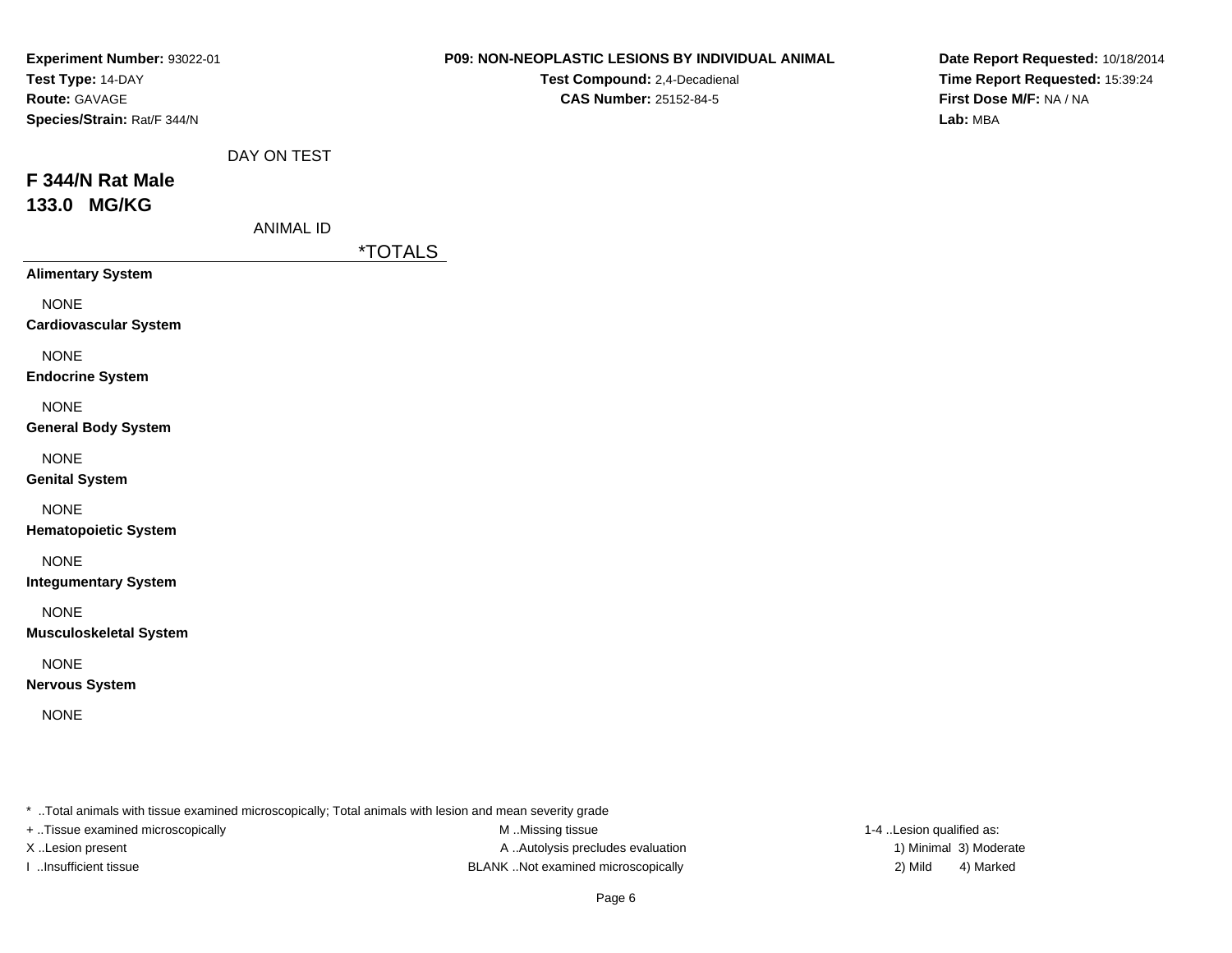| Experiment Number: 93022-01  | <b>P09: NON-NEOPLASTIC LESIONS BY INDIVIDUAL ANIMAL</b><br>Date Report Requested: 10/18/2014 |                       |                               |                                 |  |
|------------------------------|----------------------------------------------------------------------------------------------|-----------------------|-------------------------------|---------------------------------|--|
| Test Type: 14-DAY            |                                                                                              |                       | Test Compound: 2,4-Decadienal | Time Report Requested: 15:39:24 |  |
| <b>Route: GAVAGE</b>         |                                                                                              |                       | <b>CAS Number: 25152-84-5</b> | First Dose M/F: NA / NA         |  |
| Species/Strain: Rat/F 344/N  |                                                                                              |                       |                               | Lab: MBA                        |  |
|                              | DAY ON TEST                                                                                  |                       |                               |                                 |  |
| F 344/N Rat Male             |                                                                                              |                       |                               |                                 |  |
| 133.0 MG/KG                  |                                                                                              |                       |                               |                                 |  |
|                              | <b>ANIMAL ID</b>                                                                             |                       |                               |                                 |  |
|                              |                                                                                              | <i><b>*TOTALS</b></i> |                               |                                 |  |
| <b>Respiratory System</b>    |                                                                                              |                       |                               |                                 |  |
| <b>NONE</b>                  |                                                                                              |                       |                               |                                 |  |
| <b>Special Senses System</b> |                                                                                              |                       |                               |                                 |  |
| <b>NONE</b>                  |                                                                                              |                       |                               |                                 |  |
| <b>Urinary System</b>        |                                                                                              |                       |                               |                                 |  |
| <b>NONE</b>                  |                                                                                              |                       |                               |                                 |  |

+ ..Tissue examined microscopically

M ..Missing tissue X..Lesion present **A ..Autolysis precludes evaluation** A ..Autolysis precludes evaluation 1) Minimal 3) Moderate I ..Insufficient tissue BLANK ..Not examined microscopically 2) Mild 4) Marked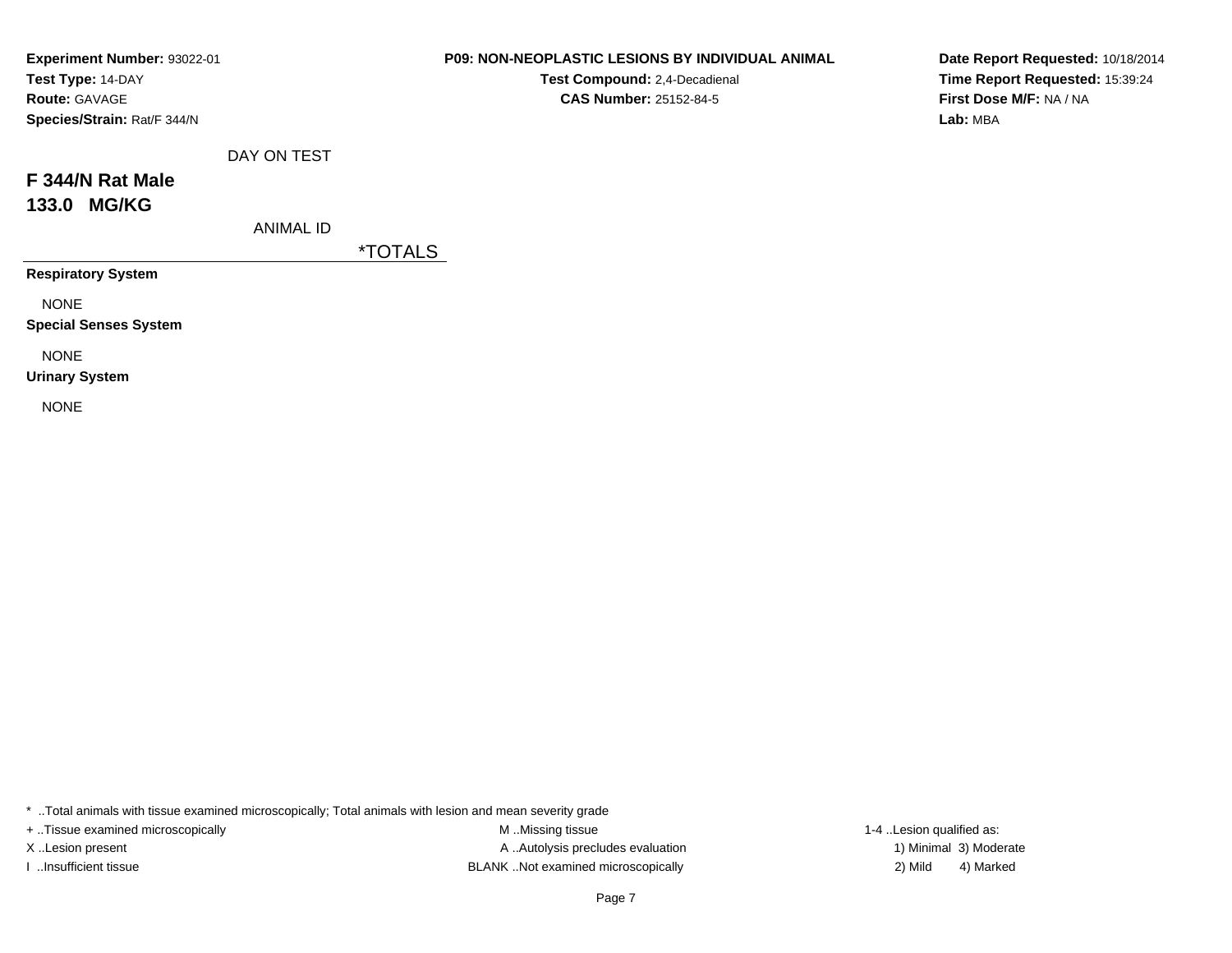**Test Compound:** 2,4-Decadienal **CAS Number:** 25152-84-5

**Date Report Requested:** 10/18/2014**Time Report Requested:** 15:39:24**First Dose M/F:** NA / NA**Lab:** MBA

**Experiment Number:** 93022-01**Test Type:** 14-DAY**Route:** GAVAGE**Species/Strain:** Rat/F 344/N

| F 344/N Rat Male<br>400.0 MG/KG                      | DAY ON TEST<br><b>ANIMAL ID</b> | 0<br>0<br>1<br>$\overline{7}$<br>$\mathbf 0$<br>$\mathbf 0$<br>$\mathbf 0$<br>1<br>6 | 0<br>0<br>1<br>$\overline{7}$<br>$\mathbf 0$<br>$\mathbf 0$<br>0<br>1<br>$\overline{7}$ | 0<br>0<br>$\boldsymbol{l}$<br>$\overline{7}$<br>0<br>0<br>0<br>1<br>8 | 0<br>0<br>$\boldsymbol{l}$<br>$\overline{\mathcal{I}}$<br>$\mathbf 0$<br>0<br>0<br>1<br>9 | 0<br>0<br>1<br>$\overline{7}$<br>$\Omega$<br>0<br>0<br>2<br>$\mathbf{0}$ | <i><b>*TOTALS</b></i> |
|------------------------------------------------------|---------------------------------|--------------------------------------------------------------------------------------|-----------------------------------------------------------------------------------------|-----------------------------------------------------------------------|-------------------------------------------------------------------------------------------|--------------------------------------------------------------------------|-----------------------|
| <b>Alimentary System</b>                             |                                 |                                                                                      |                                                                                         |                                                                       |                                                                                           |                                                                          |                       |
| Stomach, Forestomach<br><b>Cardiovascular System</b> |                                 | +                                                                                    | ٠                                                                                       | +                                                                     | +                                                                                         | $\ddot{}$                                                                | 5                     |
| <b>NONE</b><br><b>Endocrine System</b>               |                                 |                                                                                      |                                                                                         |                                                                       |                                                                                           |                                                                          |                       |
| <b>NONE</b><br><b>General Body System</b>            |                                 |                                                                                      |                                                                                         |                                                                       |                                                                                           |                                                                          |                       |
| <b>NONE</b><br><b>Genital System</b>                 |                                 |                                                                                      |                                                                                         |                                                                       |                                                                                           |                                                                          |                       |
| <b>NONE</b><br><b>Hematopoietic System</b>           |                                 |                                                                                      |                                                                                         |                                                                       |                                                                                           |                                                                          |                       |
| <b>NONE</b><br><b>Integumentary System</b>           |                                 |                                                                                      |                                                                                         |                                                                       |                                                                                           |                                                                          |                       |
| <b>NONE</b><br><b>Musculoskeletal System</b>         |                                 |                                                                                      |                                                                                         |                                                                       |                                                                                           |                                                                          |                       |
| <b>NONE</b><br><b>Nervous System</b>                 |                                 |                                                                                      |                                                                                         |                                                                       |                                                                                           |                                                                          |                       |
| <b>NONE</b>                                          |                                 |                                                                                      |                                                                                         |                                                                       |                                                                                           |                                                                          |                       |

\* ..Total animals with tissue examined microscopically; Total animals with lesion and mean severity grade

+ ..Tissue examined microscopically M ...Missing tissue 1-4 ... M ...Missing tissue

X..Lesion present **A ..Autolysis precludes evaluation** A ..Autolysis precludes evaluation 1) Minimal 3) Moderate I ..Insufficient tissue BLANK ..Not examined microscopically 2) Mild 4) Marked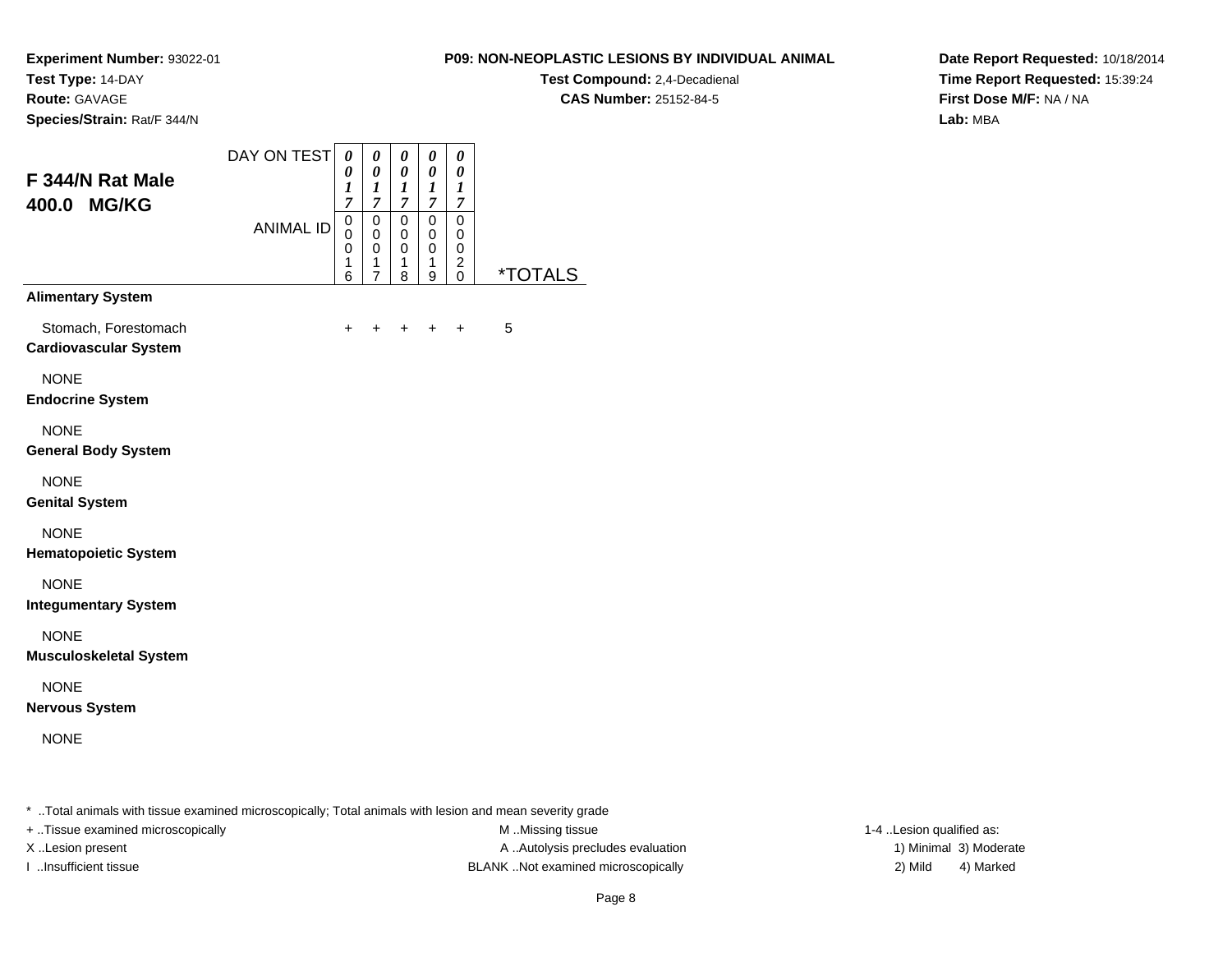**Route:** GAVAGE

**Species/Strain:** Rat/F 344/N

### DAY ON TEST**F 344/N Rat Male400.0 MG/KG**ANIMAL ID*0 0 1 7*0<br>0<br>0<br>1<br>6 *0 0 1 7*0<br>0<br>0<br>1<br>7 *0 0 1 7* 0 0 0 1 8*0 0 1 7* 0 0 0 1 9*0 0 1 7* 00<br>0<br>0<br>0<br>0 0 \*TOTALS

**Respiratory System**

NONE

**Special Senses System**

NONE

# **Urinary System**

NONE

\* ..Total animals with tissue examined microscopically; Total animals with lesion and mean severity grade

+ ..Tissue examined microscopically examined microscopically examined as:  $M$  ..Missing tissue 1-4 ..Lesion qualified as: X..Lesion present **A ..Autolysis precludes evaluation** A ..Autolysis precludes evaluation 1) Minimal 3) Moderate I ..Insufficient tissue BLANK ..Not examined microscopically 2) Mild 4) Marked

Page 9

**Date Report Requested:** 10/18/2014**Time Report Requested:** 15:39:24**First Dose M/F:** NA / NA**Lab:** MBA

## **P09: NON-NEOPLASTIC LESIONS BY INDIVIDUAL ANIMAL**

**Test Compound:** 2,4-Decadienal **CAS Number:** 25152-84-5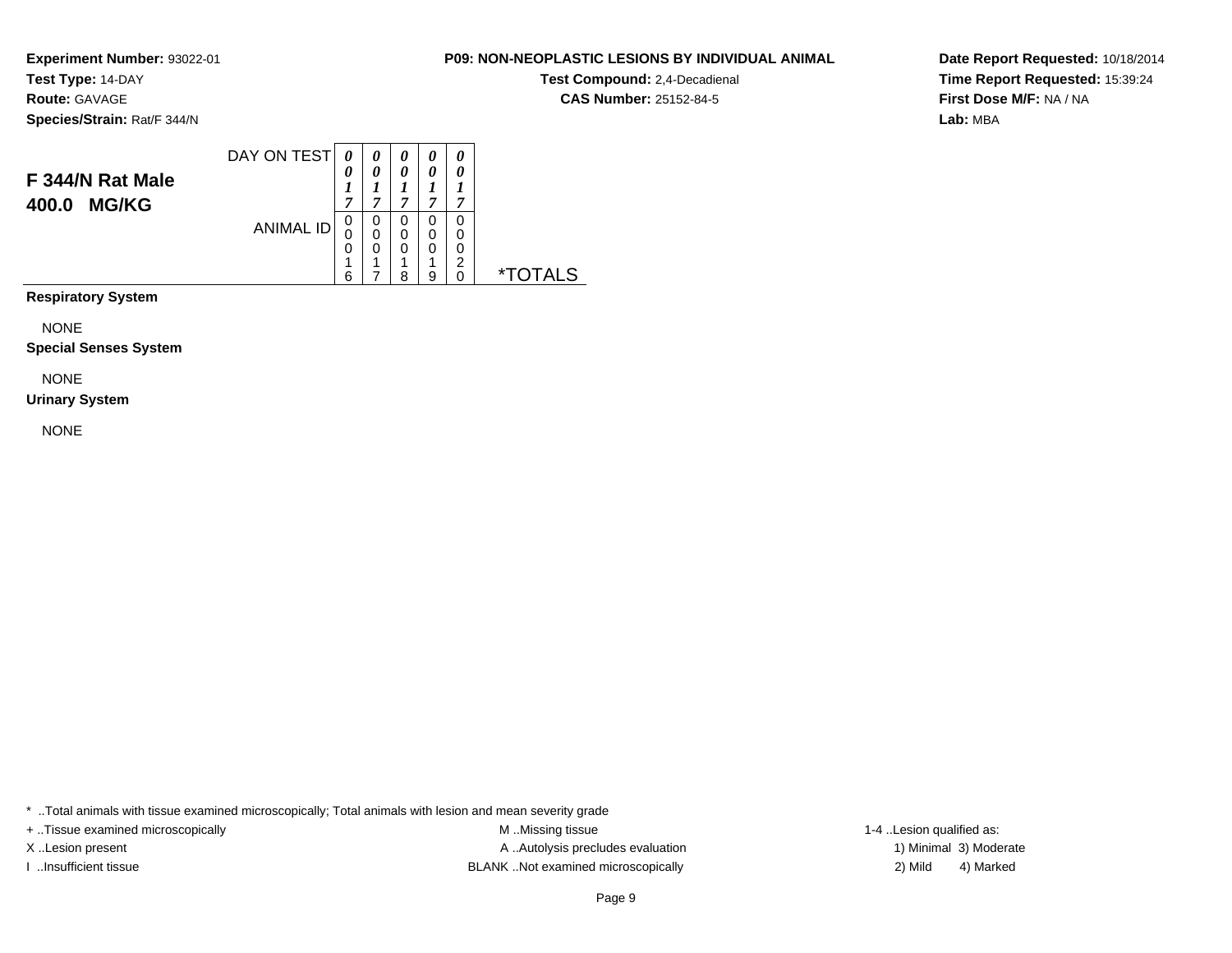**Experiment Number:** 93022-01

**Test Type:** 14-DAY**Route:** GAVAGE

**Species/Strain:** Rat/F 344/N

**P09: NON-NEOPLASTIC LESIONS BY INDIVIDUAL ANIMAL**

**Test Compound:** 2,4-Decadienal **CAS Number:** 25152-84-5

**Date Report Requested:** 10/18/2014**Time Report Requested:** 15:39:24**First Dose M/F:** NA / NA**Lab:** MBA

| F 344/N Rat Male<br>1200.0 MG/KG                             | DAY ON TEST      | 0<br>0<br>1<br>$\overline{7}$                | 0<br>$\boldsymbol{\theta}$<br>$\boldsymbol{l}$<br>$\overline{7}$ | 0<br>0<br>$\boldsymbol{l}$<br>$\overline{7}$       | 0<br>0<br>$\bm{l}$<br>7                                        | 0<br>0<br>1<br>$\overline{7}$ |   |   |                       |
|--------------------------------------------------------------|------------------|----------------------------------------------|------------------------------------------------------------------|----------------------------------------------------|----------------------------------------------------------------|-------------------------------|---|---|-----------------------|
|                                                              | <b>ANIMAL ID</b> | 0<br>0<br>$\mathbf 0$<br>$\overline{c}$<br>1 | $\mathbf 0$<br>0<br>0<br>$\overline{c}$<br>$\bar{2}$             | $\mathsf 0$<br>0<br>$\,0\,$<br>$\overline{c}$<br>3 | $\mathbf 0$<br>$\mathbf 0$<br>$\pmb{0}$<br>$\overline{c}$<br>4 | 0<br>0<br>0<br>2<br>5         |   |   | <i><b>*TOTALS</b></i> |
| <b>Alimentary System</b>                                     |                  |                                              |                                                                  |                                                    |                                                                |                               |   |   |                       |
| Liver                                                        |                  | $\ddot{}$                                    | $\ddot{}$                                                        | $\ddot{}$                                          | $\ddot{}$                                                      | $\ddot{}$                     | 5 |   |                       |
| Stomach, Forestomach                                         |                  | $\ddot{}$                                    | $+$                                                              | $+$                                                |                                                                | $+$ $+$                       | 5 |   |                       |
| Epithelium, Hyperplasia, Diffuse                             |                  | 3 <sup>7</sup>                               |                                                                  |                                                    | $3 \quad 3 \quad 3 \quad 3$                                    |                               |   | 5 | 3.0                   |
| Ulcer, Chronic Active, Focal<br><b>Cardiovascular System</b> |                  | $\overline{4}$                               | $\overline{4}$                                                   | $\overline{4}$                                     | $\mathcal{P}$                                                  | 4                             |   | 5 | 3.6                   |
| <b>NONE</b><br><b>Endocrine System</b>                       |                  |                                              |                                                                  |                                                    |                                                                |                               |   |   |                       |
| <b>NONE</b><br><b>General Body System</b>                    |                  |                                              |                                                                  |                                                    |                                                                |                               |   |   |                       |
| <b>NONE</b><br><b>Genital System</b>                         |                  |                                              |                                                                  |                                                    |                                                                |                               |   |   |                       |
| <b>NONE</b><br><b>Hematopoietic System</b>                   |                  |                                              |                                                                  |                                                    |                                                                |                               |   |   |                       |
| <b>NONE</b><br><b>Integumentary System</b>                   |                  |                                              |                                                                  |                                                    |                                                                |                               |   |   |                       |
| <b>NONE</b><br><b>Musculoskeletal System</b>                 |                  |                                              |                                                                  |                                                    |                                                                |                               |   |   |                       |

\* ..Total animals with tissue examined microscopically; Total animals with lesion and mean severity grade

+ ..Tissue examined microscopically M ...Missing tissue 1-4 ... M ...Missing tissue

X..Lesion present **A ..Autolysis precludes evaluation** A ..Autolysis precludes evaluation 1) Minimal 3) Moderate I ..Insufficient tissue BLANK ..Not examined microscopically 2) Mild 4) Marked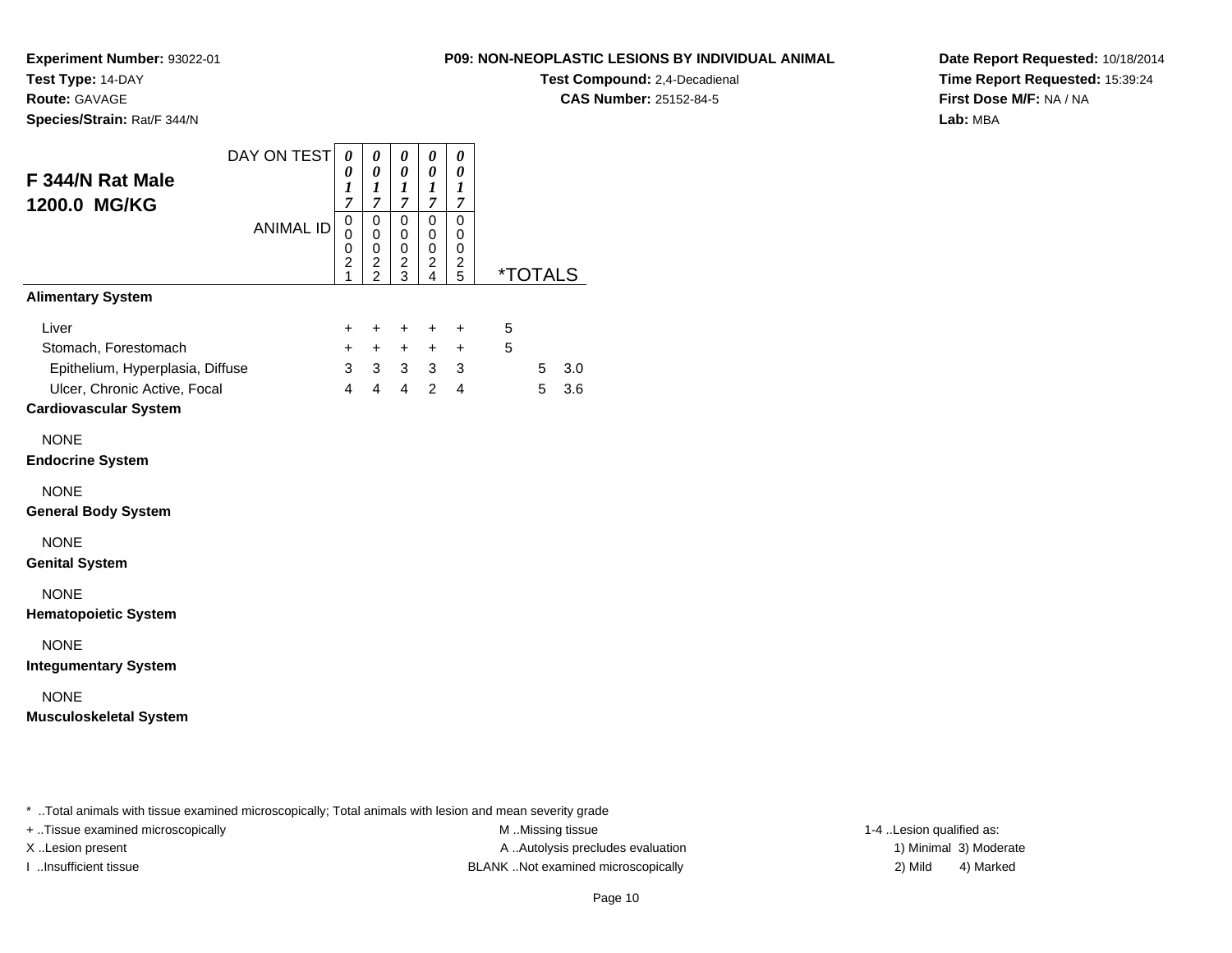**Test Compound:** 2,4-Decadienal **CAS Number:** 25152-84-5

**Date Report Requested:** 10/18/2014**Time Report Requested:** 15:39:24**First Dose M/F:** NA / NA**Lab:** MBA

| F 344/N Rat Male<br>1200.0 MG/KG | DAY ON TEST      | 0<br>0<br>1<br>7                   | 0<br>0<br>1<br>7                                | 0<br>0<br>1<br>7                             | 0<br>0<br>1<br>7                   | 0<br>0<br>1<br>7      |                       |
|----------------------------------|------------------|------------------------------------|-------------------------------------------------|----------------------------------------------|------------------------------------|-----------------------|-----------------------|
|                                  | <b>ANIMAL ID</b> | 0<br>0<br>0<br>$\overline{c}$<br>1 | 0<br>0<br>0<br>$\overline{c}$<br>$\overline{2}$ | 0<br>$\mathbf 0$<br>0<br>$\overline{c}$<br>3 | 0<br>0<br>0<br>$\overline{2}$<br>4 | 0<br>0<br>0<br>2<br>5 | <i><b>*TOTALS</b></i> |
| <b>NONE</b>                      |                  |                                    |                                                 |                                              |                                    |                       |                       |
| <b>Nervous System</b>            |                  |                                    |                                                 |                                              |                                    |                       |                       |
| <b>NONE</b>                      |                  |                                    |                                                 |                                              |                                    |                       |                       |
| <b>Respiratory System</b>        |                  |                                    |                                                 |                                              |                                    |                       |                       |
| <b>NONE</b>                      |                  |                                    |                                                 |                                              |                                    |                       |                       |
| <b>Special Senses System</b>     |                  |                                    |                                                 |                                              |                                    |                       |                       |
| <b>NONE</b>                      |                  |                                    |                                                 |                                              |                                    |                       |                       |

**Urinary System**

| Kidney |  |  |  |  |  | $+ + + + + + 5$ |
|--------|--|--|--|--|--|-----------------|
|--------|--|--|--|--|--|-----------------|

\* ..Total animals with tissue examined microscopically; Total animals with lesion and mean severity grade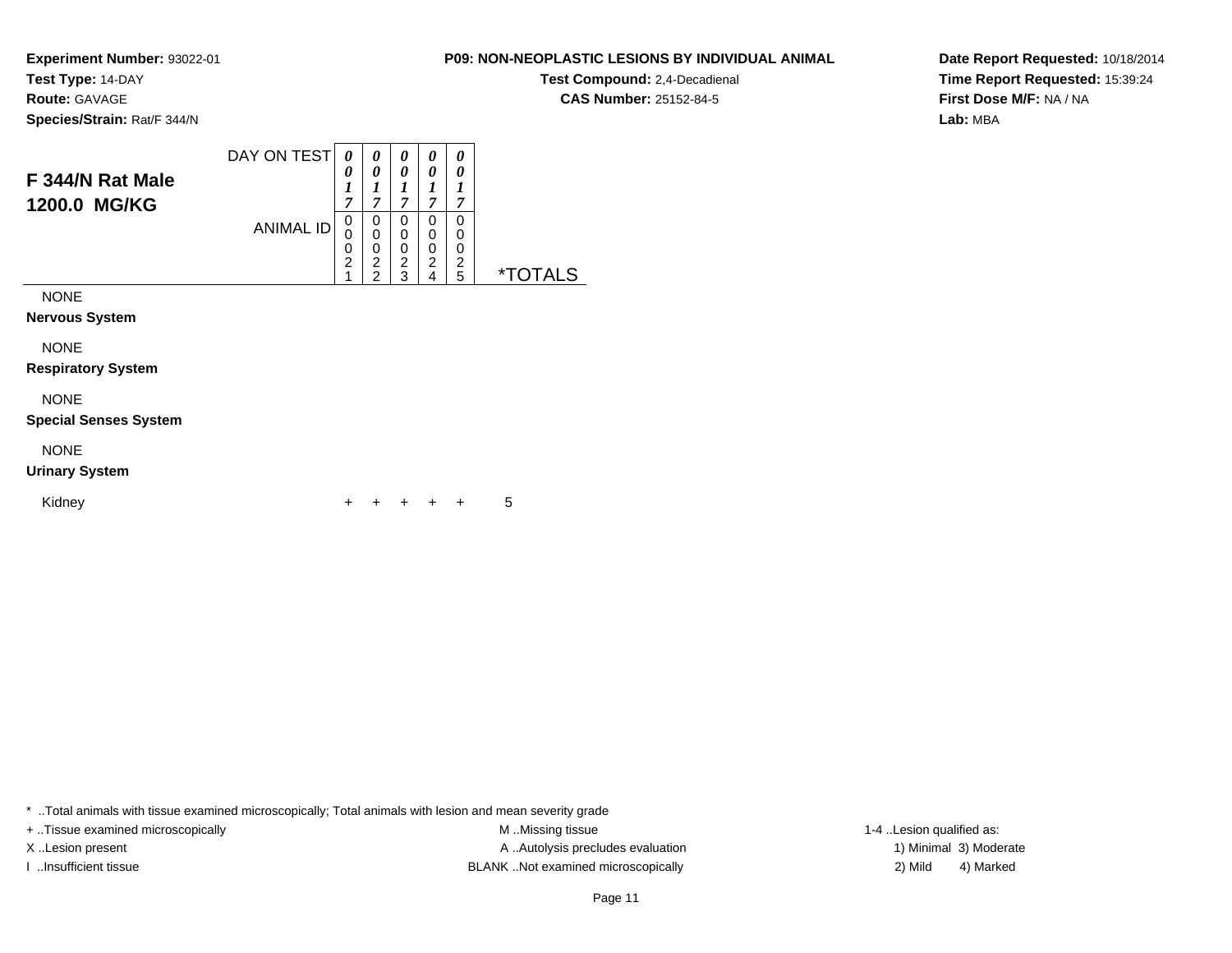**Test Compound:** 2,4-Decadienal **CAS Number:** 25152-84-5

**Date Report Requested:** 10/18/2014**Time Report Requested:** 15:39:24**First Dose M/F:** NA / NA**Lab:** MBA

**Experiment Number:** 93022-01

| F 344/N Rat Male<br>3600.0 MG/KG                                                                                                       | DAY ON TEST<br><b>ANIMAL ID</b> | 0<br>0<br>0<br>$\boldsymbol{\beta}$<br>$\mathbf 0$<br>0<br>0<br>$\overline{\mathbf{c}}$<br>6 | 0<br>0<br>0<br>$\overline{\mathbf{c}}$<br>$\mathbf 0$<br>0<br>0<br>$\overline{c}$<br>$\overline{7}$ | 0<br>0<br>0<br>$\boldsymbol{\beta}$<br>$\mathbf 0$<br>0<br>0<br>$\overline{c}$<br>8 | 0<br>0<br>0<br>$\boldsymbol{2}$<br>$\mathbf 0$<br>0<br>0<br>$\overline{c}$<br>9 | 0<br>0<br>0<br>3<br>0<br>0<br>0<br>3<br>$\Omega$ |                  | *TOTALS |     |
|----------------------------------------------------------------------------------------------------------------------------------------|---------------------------------|----------------------------------------------------------------------------------------------|-----------------------------------------------------------------------------------------------------|-------------------------------------------------------------------------------------|---------------------------------------------------------------------------------|--------------------------------------------------|------------------|---------|-----|
| <b>Alimentary System</b>                                                                                                               |                                 |                                                                                              |                                                                                                     |                                                                                     |                                                                                 |                                                  |                  |         |     |
| Intestine Small, Ileum<br>Liver<br>Stomach, Forestomach<br>Ulcer, Acute, Diffuse<br>Stomach, Glandular<br><b>Cardiovascular System</b> |                                 | ÷<br>+<br>$\overline{\mathbf{4}}$<br>+                                                       | $\pm$<br>$\ddot{}$<br>$\overline{4}$                                                                | $\pm$<br>$+$<br>$\overline{4}$                                                      | A<br>$\ddot{}$<br>$+$<br>4                                                      | $\ddot{}$<br>$\ddot{}$<br>4                      | 0<br>5<br>5<br>1 | 5       | 4.0 |
| <b>NONE</b><br><b>Endocrine System</b>                                                                                                 |                                 |                                                                                              |                                                                                                     |                                                                                     |                                                                                 |                                                  |                  |         |     |
| <b>NONE</b><br><b>General Body System</b>                                                                                              |                                 |                                                                                              |                                                                                                     |                                                                                     |                                                                                 |                                                  |                  |         |     |
| <b>NONE</b><br><b>Genital System</b>                                                                                                   |                                 |                                                                                              |                                                                                                     |                                                                                     |                                                                                 |                                                  |                  |         |     |
| <b>NONE</b><br><b>Hematopoietic System</b>                                                                                             |                                 |                                                                                              |                                                                                                     |                                                                                     |                                                                                 |                                                  |                  |         |     |
| Thymus<br>Hemorrhage<br><b>Integumentary System</b>                                                                                    |                                 | +<br>1                                                                                       |                                                                                                     |                                                                                     |                                                                                 |                                                  | 1                | 1       | 1.0 |
| Skin                                                                                                                                   |                                 |                                                                                              | +                                                                                                   |                                                                                     | М                                                                               |                                                  | 1                |         |     |

\* ..Total animals with tissue examined microscopically; Total animals with lesion and mean severity grade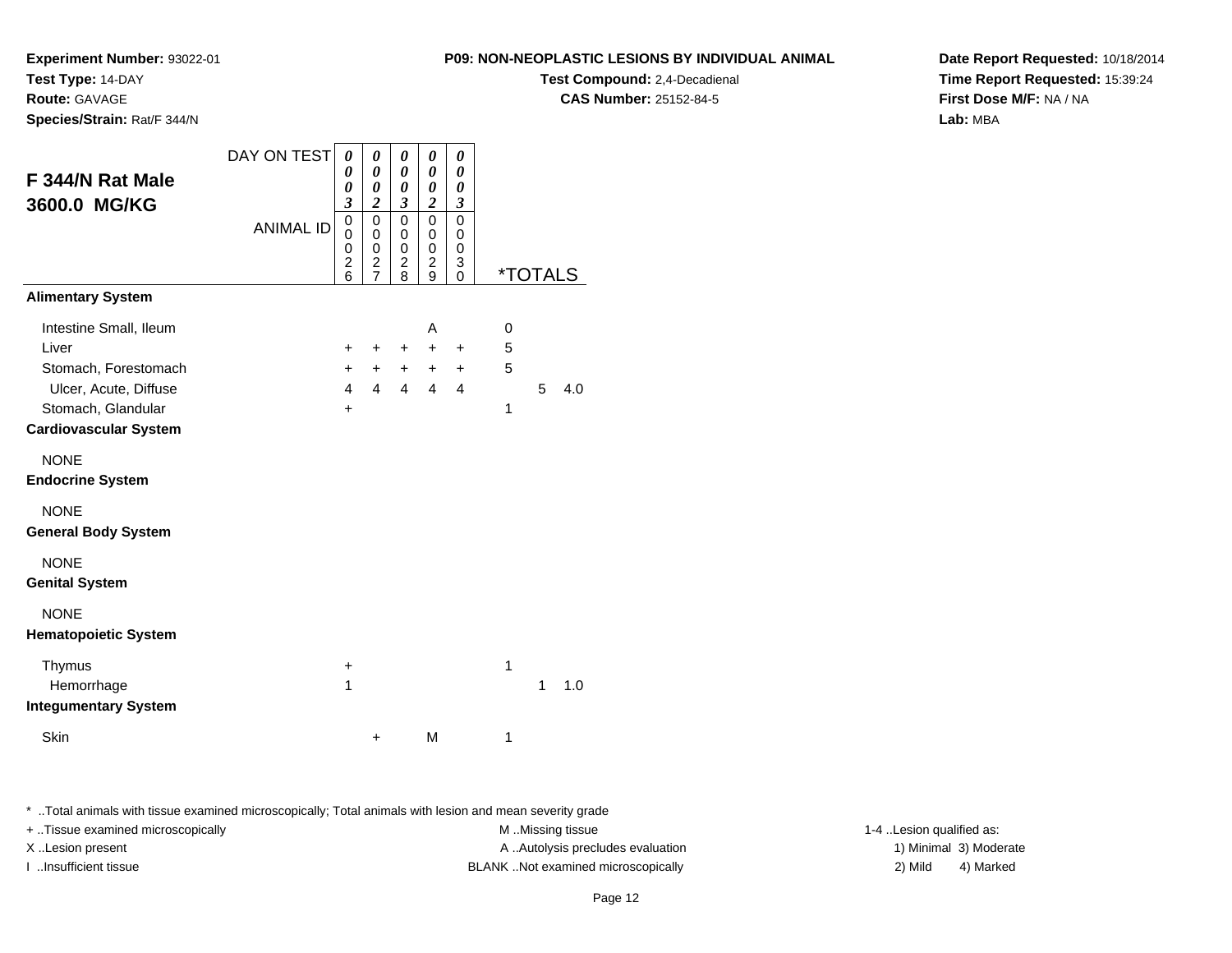**Test Compound:** 2,4-Decadienal **CAS Number:** 25152-84-5

**Date Report Requested:** 10/18/2014**Time Report Requested:** 15:39:24**First Dose M/F:** NA / NA**Lab:** MBA

**Experiment Number:** 93022-01**Test Type:** 14-DAY**Route:** GAVAGE**Species/Strain:** Rat/F 344/N

| F 344/N Rat Male<br>3600.0 MG/KG            | DAY ON TEST      | 0<br>0<br>0<br>3                       | 0<br>0<br>0<br>$\boldsymbol{2}$                                                     | 0<br>0<br>0<br>3                                    | 0<br>0<br>0<br>$\boldsymbol{2}$                              | 0<br>0<br>0<br>3                |                                             |
|---------------------------------------------|------------------|----------------------------------------|-------------------------------------------------------------------------------------|-----------------------------------------------------|--------------------------------------------------------------|---------------------------------|---------------------------------------------|
|                                             | <b>ANIMAL ID</b> | $\mathbf 0$<br>0<br>0<br>$\frac{2}{6}$ | $\Omega$<br>$\mathbf 0$<br>$\mathbf 0$<br>$\overline{\mathbf{c}}$<br>$\overline{7}$ | $\mathbf 0$<br>$\,0\,$<br>$\bar{0}$<br>$_{\rm 2}^2$ | $\Omega$<br>0<br>$\mathbf 0$<br>$\overline{\mathbf{c}}$<br>9 | 0<br>0<br>0<br>3<br>$\mathbf 0$ | <i><b>*TOTALS</b></i>                       |
| <b>Musculoskeletal System</b>               |                  |                                        |                                                                                     |                                                     |                                                              |                                 |                                             |
| <b>NONE</b><br><b>Nervous System</b>        |                  |                                        |                                                                                     |                                                     |                                                              |                                 |                                             |
| <b>NONE</b><br><b>Respiratory System</b>    |                  |                                        |                                                                                     |                                                     |                                                              |                                 |                                             |
| <b>NONE</b><br><b>Special Senses System</b> |                  |                                        |                                                                                     |                                                     |                                                              |                                 |                                             |
| <b>NONE</b><br><b>Urinary System</b>        |                  |                                        |                                                                                     |                                                     |                                                              |                                 |                                             |
| Kidney                                      |                  | +                                      |                                                                                     |                                                     | $+$                                                          | A                               | 4<br>. <b>.</b><br>$\overline{\phantom{a}}$ |

\*\*\*END OF MALE DATA\*\*\*

\* ..Total animals with tissue examined microscopically; Total animals with lesion and mean severity grade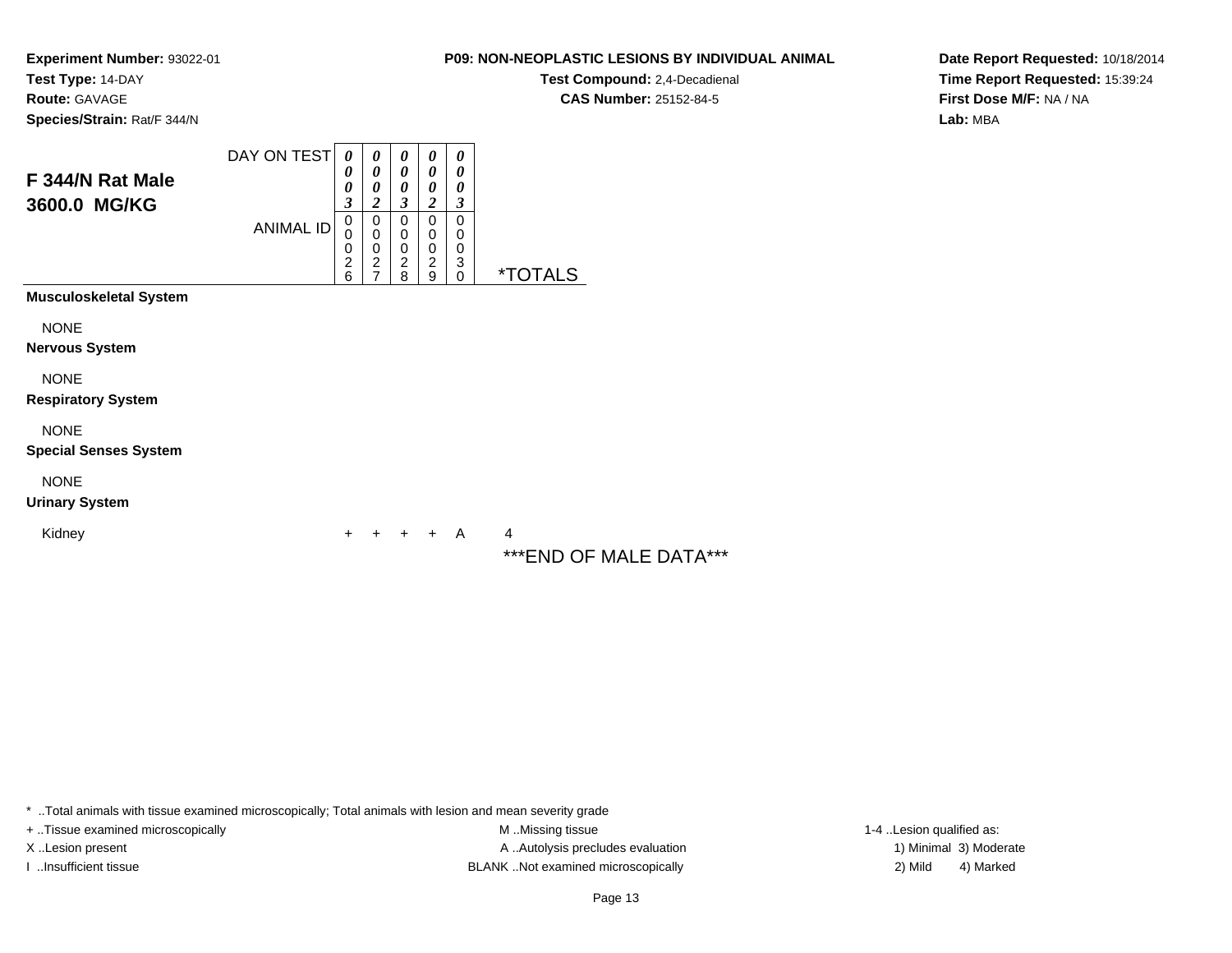**Route:** GAVAGE

**Species/Strain:** Rat/F 344/N

# **P09: NON-NEOPLASTIC LESIONS BY INDIVIDUAL ANIMAL**

**Test Compound:** 2,4-Decadienal **CAS Number:** 25152-84-5

**Date Report Requested:** 10/18/2014**Time Report Requested:** 15:39:24**First Dose M/F:** NA / NA**Lab:** MBA

| F 344/N Rat Female<br><b>MG/KG</b><br>0.0                     | DAY ON TEST      | 0<br>0<br>$\boldsymbol{l}$<br>7 | 0<br>0<br>$\boldsymbol{l}$<br>$\overline{7}$ | 0<br>0<br>$\boldsymbol{l}$<br>$\overline{7}$ | 0<br>0<br>$\boldsymbol{l}$<br>7 | 0<br>0<br>1<br>$\overline{7}$ |                       |
|---------------------------------------------------------------|------------------|---------------------------------|----------------------------------------------|----------------------------------------------|---------------------------------|-------------------------------|-----------------------|
|                                                               | <b>ANIMAL ID</b> | 0<br>$\mathbf 0$<br>0<br>3<br>1 | 0<br>0<br>0<br>3<br>$\overline{2}$           | $\mathbf 0$<br>0<br>0<br>3<br>$\overline{3}$ | 0<br>0<br>0<br>3<br>4           | 0<br>0<br>0<br>3<br>5         | <i><b>*TOTALS</b></i> |
| <b>Alimentary System</b>                                      |                  |                                 |                                              |                                              |                                 |                               |                       |
| Liver<br>Stomach, Forestomach<br><b>Cardiovascular System</b> |                  | $\ddot{}$<br>$+$                | +<br>$+$                                     | $\pm$<br>$+$                                 | $\ddot{}$<br>$+$                | $\ddot{}$<br>$+$              | 5<br>5                |
| <b>NONE</b><br><b>Endocrine System</b>                        |                  |                                 |                                              |                                              |                                 |                               |                       |
| <b>NONE</b><br><b>General Body System</b>                     |                  |                                 |                                              |                                              |                                 |                               |                       |
| <b>NONE</b><br><b>Genital System</b>                          |                  |                                 |                                              |                                              |                                 |                               |                       |
| <b>NONE</b><br><b>Hematopoietic System</b>                    |                  |                                 |                                              |                                              |                                 |                               |                       |
| <b>NONE</b><br><b>Integumentary System</b>                    |                  |                                 |                                              |                                              |                                 |                               |                       |
| <b>NONE</b><br><b>Musculoskeletal System</b>                  |                  |                                 |                                              |                                              |                                 |                               |                       |
| <b>NONE</b><br><b>Nervous System</b>                          |                  |                                 |                                              |                                              |                                 |                               |                       |

\* ..Total animals with tissue examined microscopically; Total animals with lesion and mean severity grade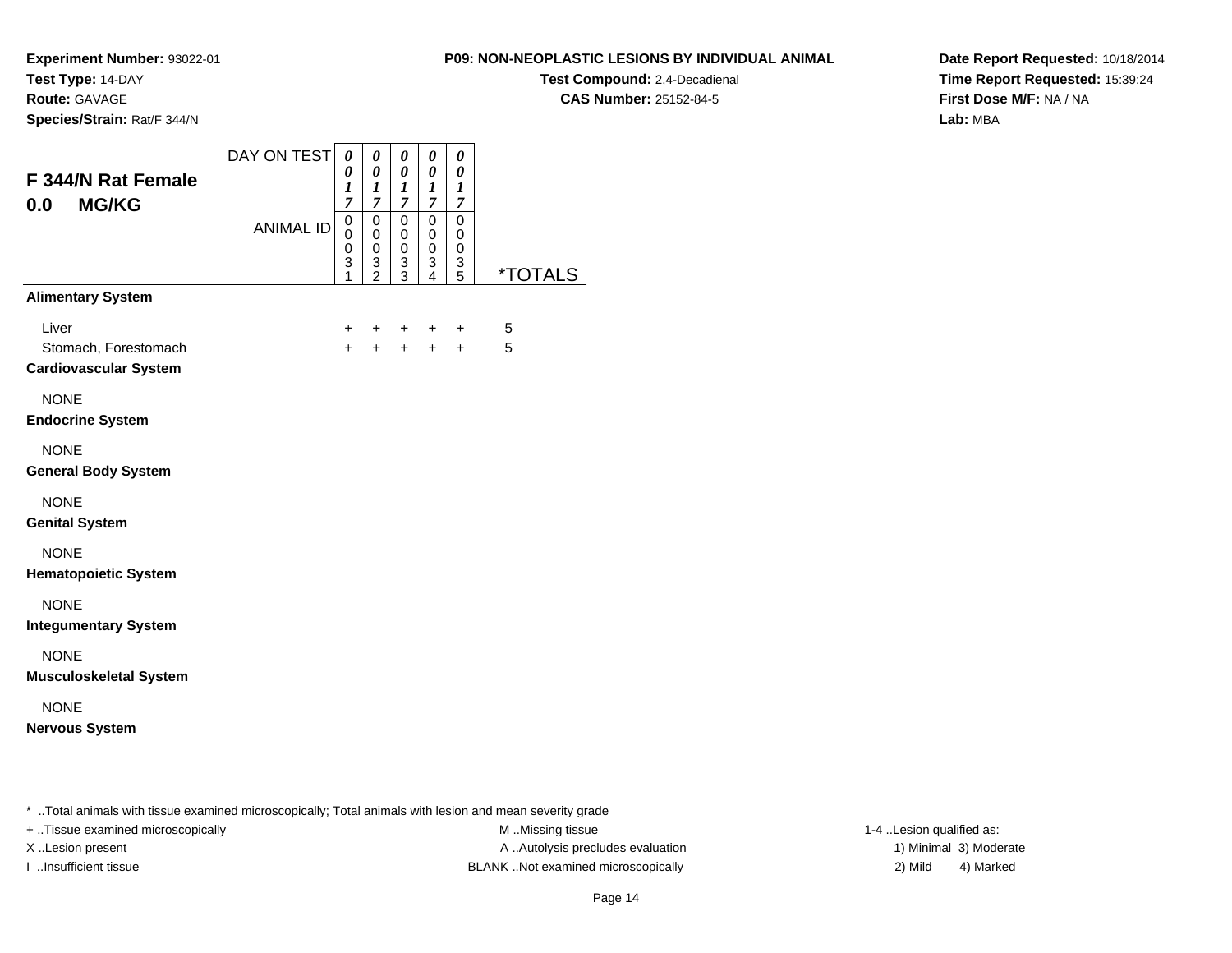**Route:** GAVAGE

**Species/Strain:** Rat/F 344/N

### DAY ON TEST**F 344/N Rat Female0.0 MG/KG**ANIMAL ID*0 0 1 7*0<br>0<br>0<br>3<br>1 *0 0 1 7*0<br>0<br>0<br>3<br>2 *0 0 1 7* 0 0 0 3 3*0 0 1 7* 0 0 0 3 4*0 0 1 7* 0 0 0 3 5 \*TOTALS

NONE

**Respiratory System**

NONE

**Special Senses System**

# NONE

# **Urinary System**

Kidney $\mathsf y$ <sup>+</sup> <sup>+</sup> <sup>+</sup> + 5

\* ..Total animals with tissue examined microscopically; Total animals with lesion and mean severity grade

+ ..Tissue examined microscopically examined microscopically examined as:  $M$  ..Missing tissue 1-4 ..Lesion qualified as: X..Lesion present **A ..Autolysis precludes evaluation** A ..Autolysis precludes evaluation 1) Minimal 3) Moderate I ..Insufficient tissue BLANK ..Not examined microscopically 2) Mild 4) Marked

### Page 15

**Date Report Requested:** 10/18/2014**Time Report Requested:** 15:39:24**First Dose M/F:** NA / NA**Lab:** MBA

# **P09: NON-NEOPLASTIC LESIONS BY INDIVIDUAL ANIMAL**

**Test Compound:** 2,4-Decadienal **CAS Number:** 25152-84-5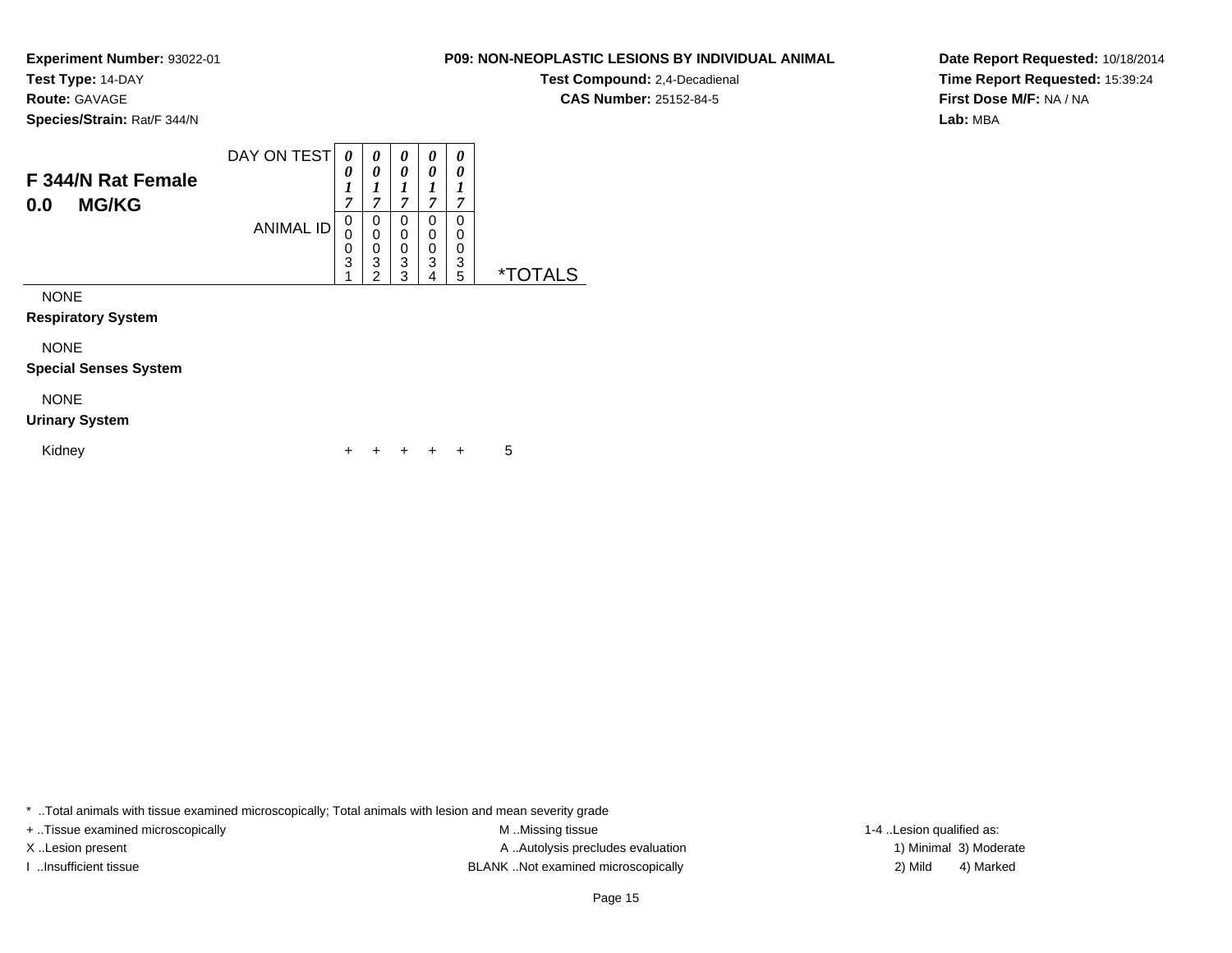| Experiment Number: 93022-01          |                  | P09: NON-NEOPLASTIC LESIONS BY INDIVIDUAL ANIMAL | Date Report Requested: 10/18/2014 |
|--------------------------------------|------------------|--------------------------------------------------|-----------------------------------|
| Test Type: 14-DAY                    |                  | Test Compound: 2,4-Decadienal                    | Time Report Requested: 15:39:24   |
| Route: GAVAGE                        |                  | <b>CAS Number: 25152-84-5</b>                    | First Dose M/F: NA / NA           |
| Species/Strain: Rat/F 344/N          |                  |                                                  | Lab: MBA                          |
|                                      | DAY ON TEST      |                                                  |                                   |
| F 344/N Rat Female                   |                  |                                                  |                                   |
| 45.0 KG/KG                           |                  |                                                  |                                   |
|                                      | <b>ANIMAL ID</b> |                                                  |                                   |
|                                      |                  | <i><b>*TOTALS</b></i>                            |                                   |
| <b>Alimentary System</b>             |                  |                                                  |                                   |
| <b>NONE</b>                          |                  |                                                  |                                   |
| <b>Cardiovascular System</b>         |                  |                                                  |                                   |
| <b>NONE</b>                          |                  |                                                  |                                   |
| <b>Endocrine System</b>              |                  |                                                  |                                   |
| <b>NONE</b>                          |                  |                                                  |                                   |
| <b>General Body System</b>           |                  |                                                  |                                   |
|                                      |                  |                                                  |                                   |
| <b>NONE</b><br><b>Genital System</b> |                  |                                                  |                                   |
|                                      |                  |                                                  |                                   |
| <b>NONE</b>                          |                  |                                                  |                                   |
| <b>Hematopoietic System</b>          |                  |                                                  |                                   |
| <b>NONE</b>                          |                  |                                                  |                                   |
| <b>Integumentary System</b>          |                  |                                                  |                                   |
| <b>NONE</b>                          |                  |                                                  |                                   |
| <b>Musculoskeletal System</b>        |                  |                                                  |                                   |
| <b>NONE</b>                          |                  |                                                  |                                   |
| <b>Nervous System</b>                |                  |                                                  |                                   |
| <b>NONE</b>                          |                  |                                                  |                                   |
|                                      |                  |                                                  |                                   |
|                                      |                  |                                                  |                                   |
|                                      |                  |                                                  |                                   |

+ ..Tissue examined microscopically

M ..Missing tissue X..Lesion present **A ..Autolysis precludes evaluation** A ..Autolysis precludes evaluation 1) Minimal 3) Moderate I ..Insufficient tissue BLANK ..Not examined microscopically 2) Mild 4) Marked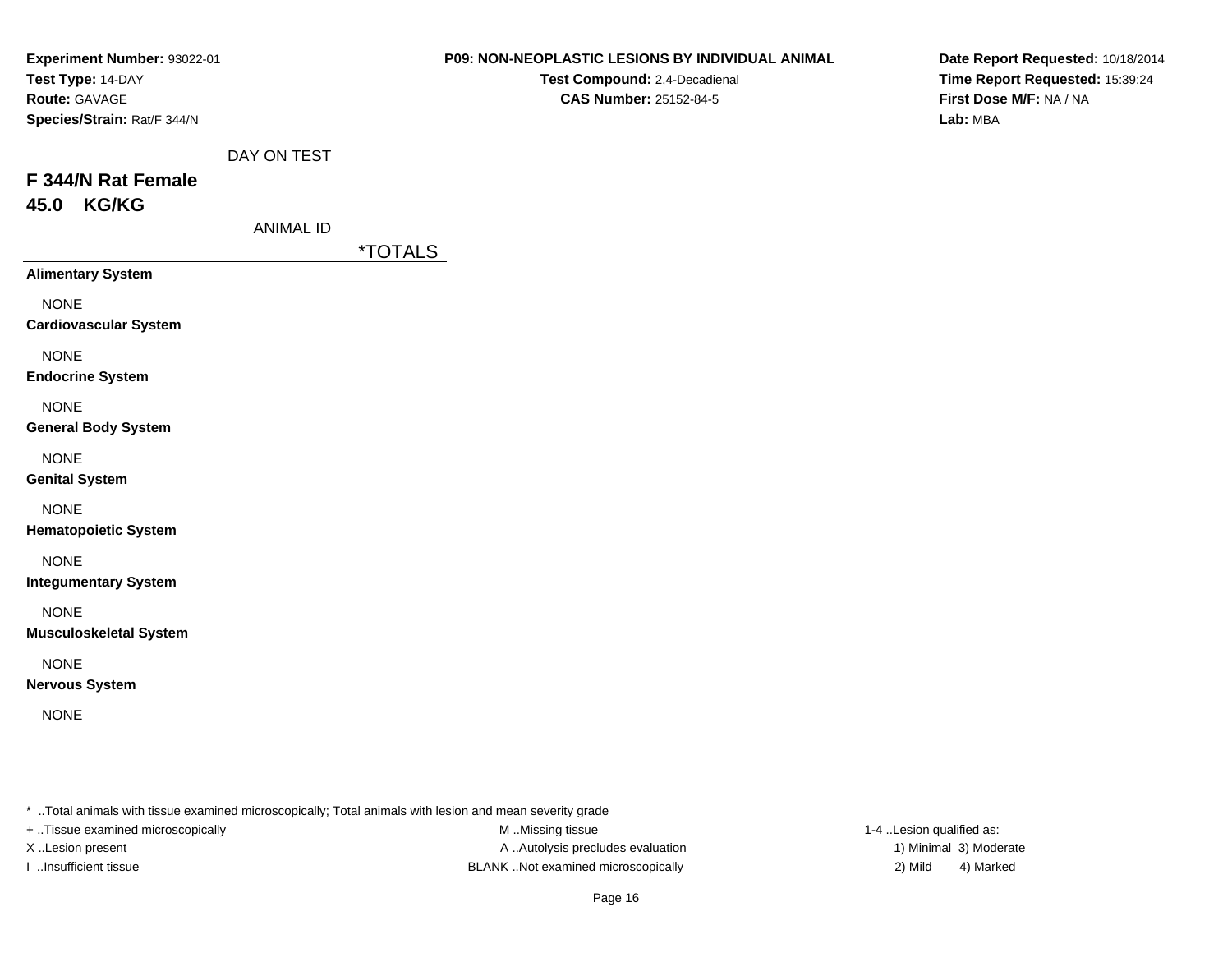| Experiment Number: 93022-01 |
|-----------------------------|
| Test Type: 14-DAY           |
| <b>Route: GAVAGE</b>        |
| Species/Strain: Rat/F 344/N |

**Test Compound:** 2,4-Decadienal **CAS Number:** 25152-84-5

**Date Report Requested:** 10/18/2014**Time Report Requested:** 15:39:24**First Dose M/F:** NA / NA**Lab:** MBA

|  | DAY ON TEST |
|--|-------------|
|  |             |

# **F 344/N Rat Female45.0 KG/KG**

ANIMAL ID

\*TOTALS

**Respiratory System**

NONE

**Special Senses System**

NONE

**Urinary System**

NONE

\* ..Total animals with tissue examined microscopically; Total animals with lesion and mean severity grade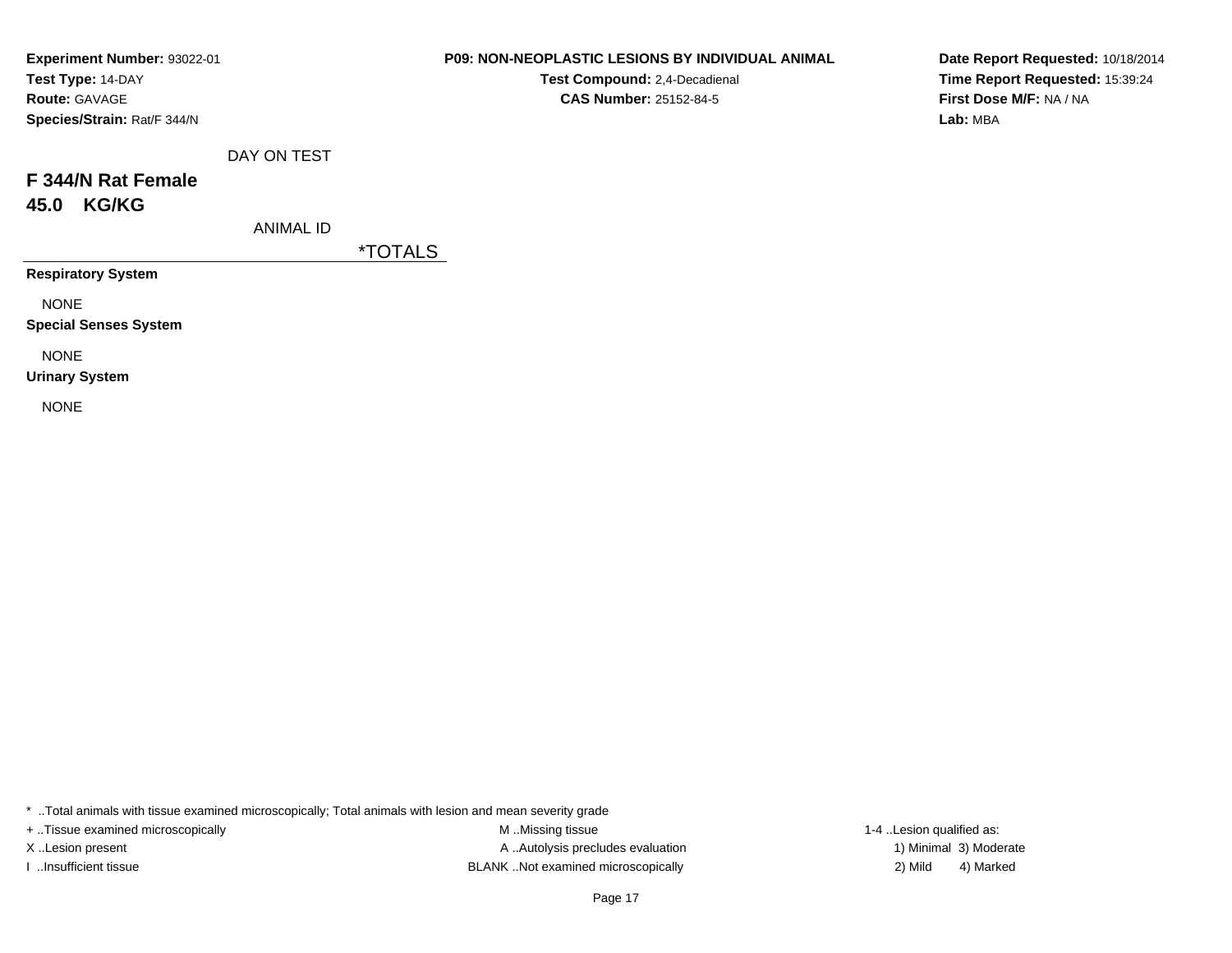| Experiment Number: 93022-01   |                  | P09: NON-NEOPLASTIC LESIONS BY INDIVIDUAL ANIMAL | Date Report Requested: 10/18/2014 |
|-------------------------------|------------------|--------------------------------------------------|-----------------------------------|
| Test Type: 14-DAY             |                  | Test Compound: 2,4-Decadienal                    | Time Report Requested: 15:39:24   |
| Route: GAVAGE                 |                  | <b>CAS Number: 25152-84-5</b>                    | First Dose M/F: NA / NA           |
| Species/Strain: Rat/F 344/N   |                  |                                                  | Lab: MBA                          |
|                               | DAY ON TEST      |                                                  |                                   |
| F 344/N Rat Female            |                  |                                                  |                                   |
| 133.0 MG/KG                   |                  |                                                  |                                   |
|                               | <b>ANIMAL ID</b> |                                                  |                                   |
|                               |                  | <i><b>*TOTALS</b></i>                            |                                   |
| <b>Alimentary System</b>      |                  |                                                  |                                   |
| <b>NONE</b>                   |                  |                                                  |                                   |
| <b>Cardiovascular System</b>  |                  |                                                  |                                   |
|                               |                  |                                                  |                                   |
| <b>NONE</b>                   |                  |                                                  |                                   |
| <b>Endocrine System</b>       |                  |                                                  |                                   |
| <b>NONE</b>                   |                  |                                                  |                                   |
| <b>General Body System</b>    |                  |                                                  |                                   |
| <b>NONE</b>                   |                  |                                                  |                                   |
| <b>Genital System</b>         |                  |                                                  |                                   |
|                               |                  |                                                  |                                   |
| <b>NONE</b>                   |                  |                                                  |                                   |
| <b>Hematopoietic System</b>   |                  |                                                  |                                   |
| <b>NONE</b>                   |                  |                                                  |                                   |
| <b>Integumentary System</b>   |                  |                                                  |                                   |
|                               |                  |                                                  |                                   |
| <b>NONE</b>                   |                  |                                                  |                                   |
| <b>Musculoskeletal System</b> |                  |                                                  |                                   |
| <b>NONE</b>                   |                  |                                                  |                                   |
| <b>Nervous System</b>         |                  |                                                  |                                   |
| <b>NONE</b>                   |                  |                                                  |                                   |
|                               |                  |                                                  |                                   |
|                               |                  |                                                  |                                   |
|                               |                  |                                                  |                                   |

+ ..Tissue examined microscopically

M ..Missing tissue X..Lesion present **A ..Autolysis precludes evaluation** A ..Autolysis precludes evaluation 1) Minimal 3) Moderate I ..Insufficient tissue BLANK ..Not examined microscopically 2) Mild 4) Marked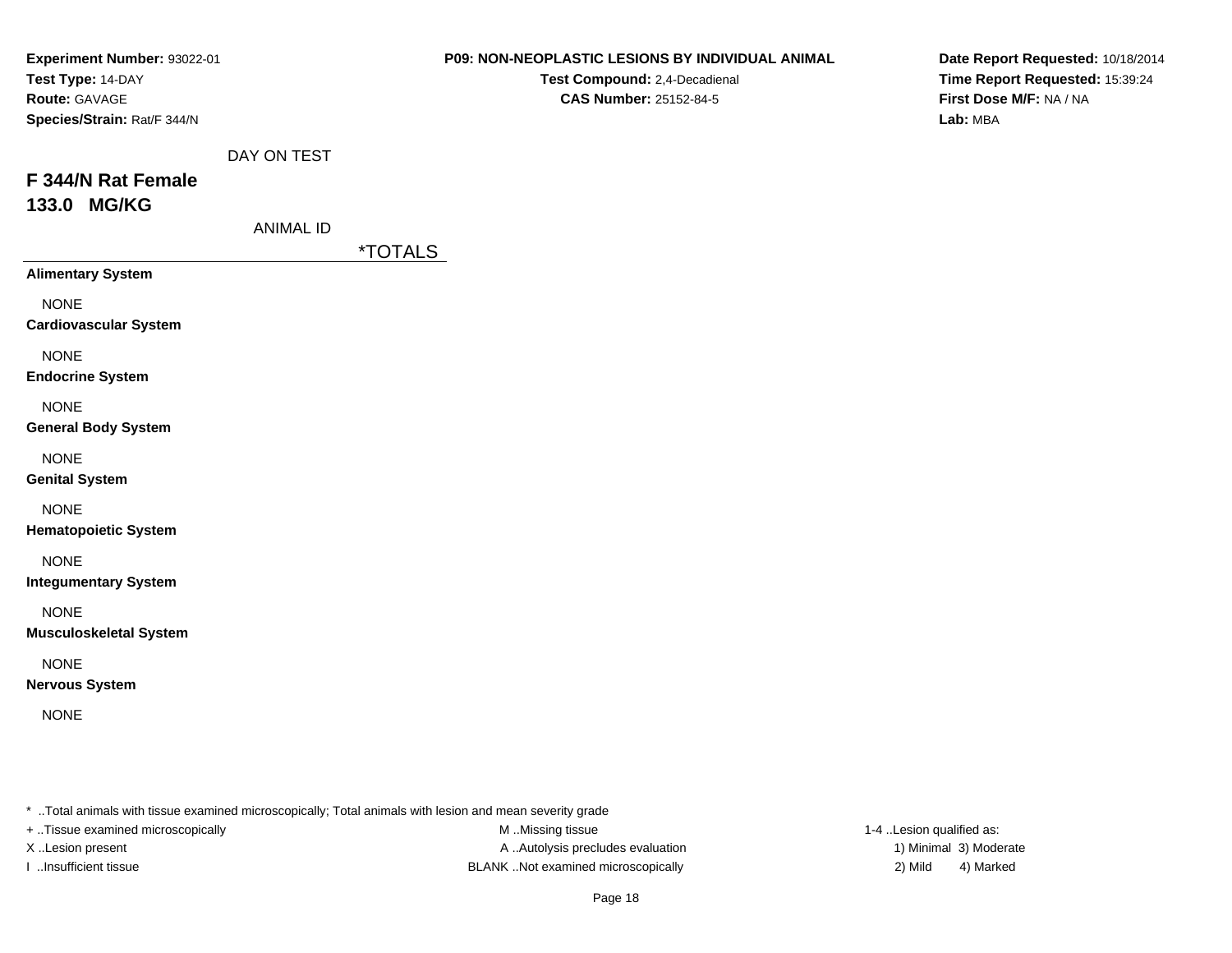| Experiment Number: 93022-01 |
|-----------------------------|
| Test Type: 14-DAY           |
| <b>Route: GAVAGE</b>        |
| Species/Strain: Rat/F 344/N |

**Test Compound:** 2,4-Decadienal **CAS Number:** 25152-84-5

**Date Report Requested:** 10/18/2014**Time Report Requested:** 15:39:24**First Dose M/F:** NA / NA**Lab:** MBA

|  | DAY ON TEST |
|--|-------------|
|  |             |

# **F 344/N Rat Female133.0 MG/KG**

ANIMAL ID

\*TOTALS

**Respiratory System**

NONE

**Special Senses System**

NONE

**Urinary System**

NONE

\* ..Total animals with tissue examined microscopically; Total animals with lesion and mean severity grade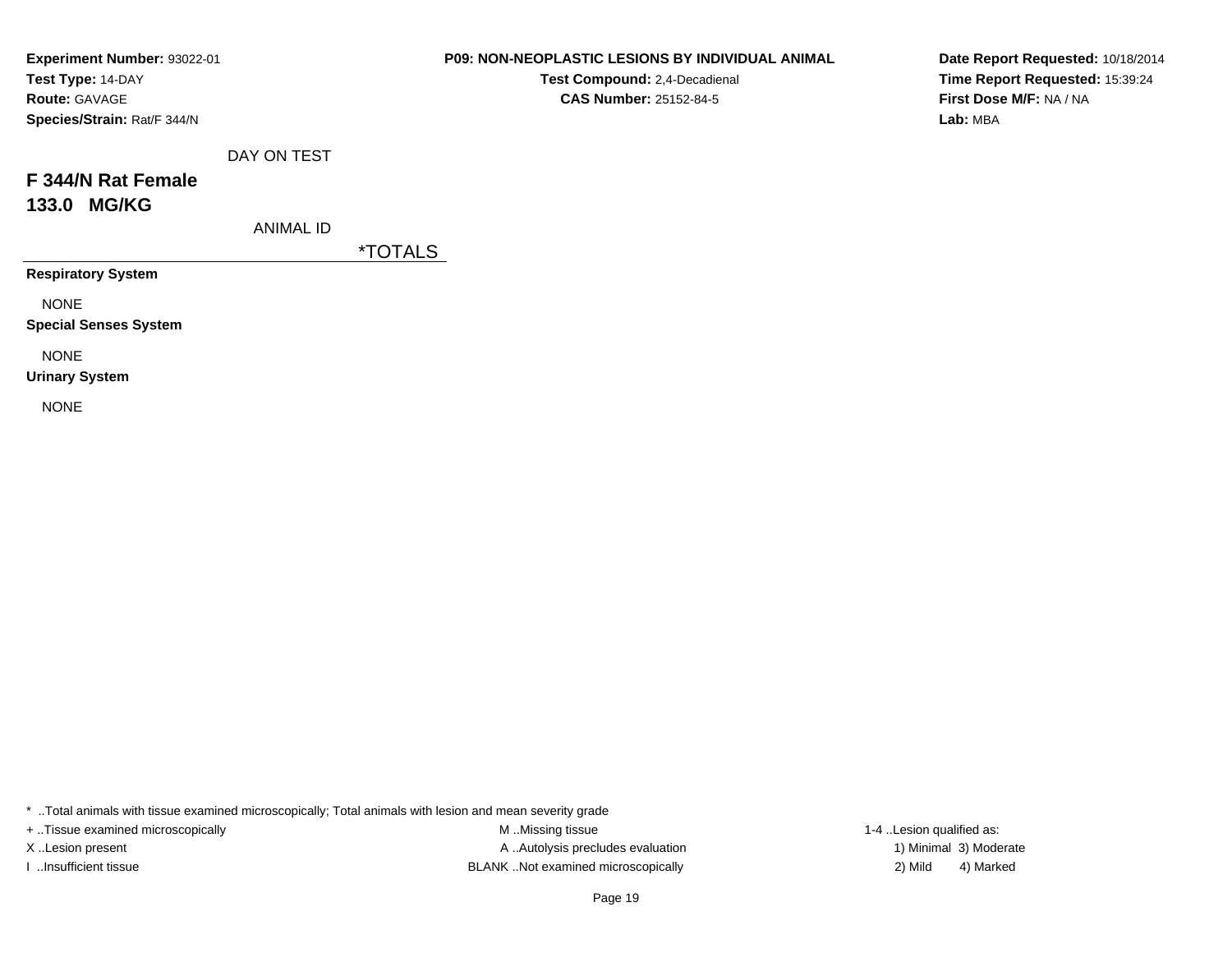**Test Compound:** 2,4-Decadienal **CAS Number:** 25152-84-5

**Date Report Requested:** 10/18/2014**Time Report Requested:** 15:39:24**First Dose M/F:** NA / NA**Lab:** MBA

**Experiment Number:** 93022-01**Test Type:** 14-DAY**Route:** GAVAGE**Species/Strain:** Rat/F 344/N

| F 344/N Rat Female<br>400.0 MG/KG                    | DAY ON TEST<br><b>ANIMAL ID</b> | 0<br>$\boldsymbol{\theta}$<br>1<br>7<br>0<br>0<br>0<br>4<br>6 | 0<br>0<br>1<br>$\overline{7}$<br>0<br>$\mathbf 0$<br>0<br>4<br>$\overline{7}$ | 0<br>0<br>1<br>$\overline{7}$<br>0<br>0<br>0<br>4<br>8 | 0<br>$\boldsymbol{\theta}$<br>$\boldsymbol{l}$<br>$\overline{7}$<br>$\mathbf 0$<br>0<br>0<br>4<br>9 | 0<br>0<br>1<br>$\overline{7}$<br>$\Omega$<br>0<br>0<br>5<br>$\mathbf{0}$ | <i><b>*TOTALS</b></i> |
|------------------------------------------------------|---------------------------------|---------------------------------------------------------------|-------------------------------------------------------------------------------|--------------------------------------------------------|-----------------------------------------------------------------------------------------------------|--------------------------------------------------------------------------|-----------------------|
| <b>Alimentary System</b>                             |                                 |                                                               |                                                                               |                                                        |                                                                                                     |                                                                          |                       |
| Stomach, Forestomach<br><b>Cardiovascular System</b> |                                 | ٠                                                             |                                                                               | ÷                                                      | ÷                                                                                                   | ÷                                                                        | 5                     |
| <b>NONE</b><br><b>Endocrine System</b>               |                                 |                                                               |                                                                               |                                                        |                                                                                                     |                                                                          |                       |
| <b>NONE</b><br><b>General Body System</b>            |                                 |                                                               |                                                                               |                                                        |                                                                                                     |                                                                          |                       |
| <b>NONE</b><br><b>Genital System</b>                 |                                 |                                                               |                                                                               |                                                        |                                                                                                     |                                                                          |                       |
| <b>NONE</b><br><b>Hematopoietic System</b>           |                                 |                                                               |                                                                               |                                                        |                                                                                                     |                                                                          |                       |
| <b>NONE</b><br><b>Integumentary System</b>           |                                 |                                                               |                                                                               |                                                        |                                                                                                     |                                                                          |                       |
| <b>NONE</b><br><b>Musculoskeletal System</b>         |                                 |                                                               |                                                                               |                                                        |                                                                                                     |                                                                          |                       |
| <b>NONE</b><br><b>Nervous System</b>                 |                                 |                                                               |                                                                               |                                                        |                                                                                                     |                                                                          |                       |
| <b>NONE</b>                                          |                                 |                                                               |                                                                               |                                                        |                                                                                                     |                                                                          |                       |

\* ..Total animals with tissue examined microscopically; Total animals with lesion and mean severity grade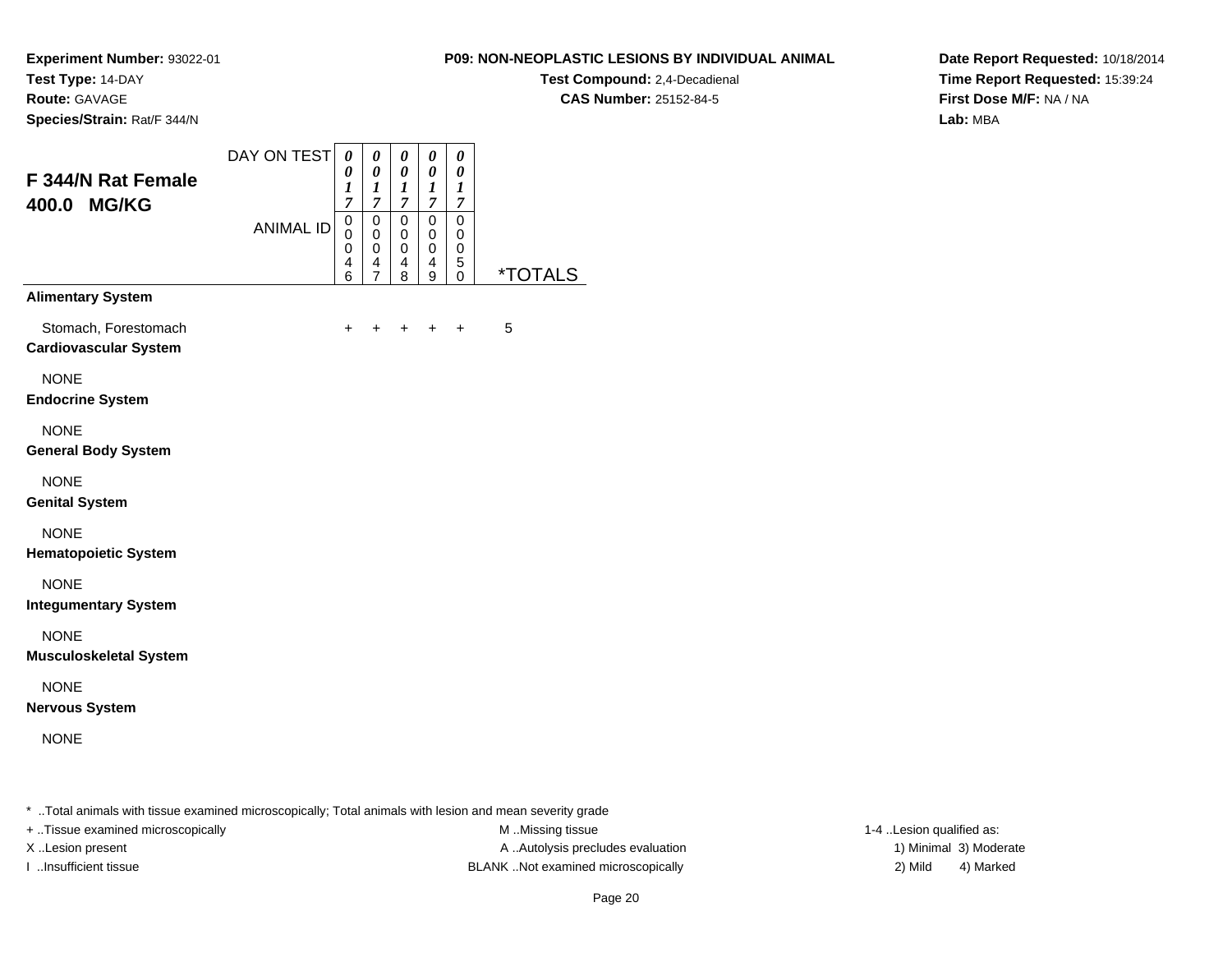**Route:** GAVAGE

**Species/Strain:** Rat/F 344/N

### DAY ON TEST**F 344/N Rat Female400.0 MG/KG**ANIMAL ID*0 0 1 7*0<br>0<br>0<br>6<br>6 *0 0 1 7*0<br>0<br>0<br>7<br>7 *0 0 1 7* 0 0 0 4 8*0 0 1 7* 0 0 0 4 9*0 0 1 7* 0 0 0 5 0 \*TOTALS

**Respiratory System**

NONE

**Special Senses System**

NONE

# **Urinary System**

NONE

\* ..Total animals with tissue examined microscopically; Total animals with lesion and mean severity grade

+ ..Tissue examined microscopically examined microscopically examined as:  $M$  ..Missing tissue 1-4 ..Lesion qualified as: X..Lesion present **A ..Autolysis precludes evaluation** A ..Autolysis precludes evaluation 1) Minimal 3) Moderate I ..Insufficient tissue BLANK ..Not examined microscopically 2) Mild 4) Marked

# Page 21

**Date Report Requested:** 10/18/2014**Time Report Requested:** 15:39:24**First Dose M/F:** NA / NA**Lab:** MBA

# **P09: NON-NEOPLASTIC LESIONS BY INDIVIDUAL ANIMAL**

**Test Compound:** 2,4-Decadienal **CAS Number:** 25152-84-5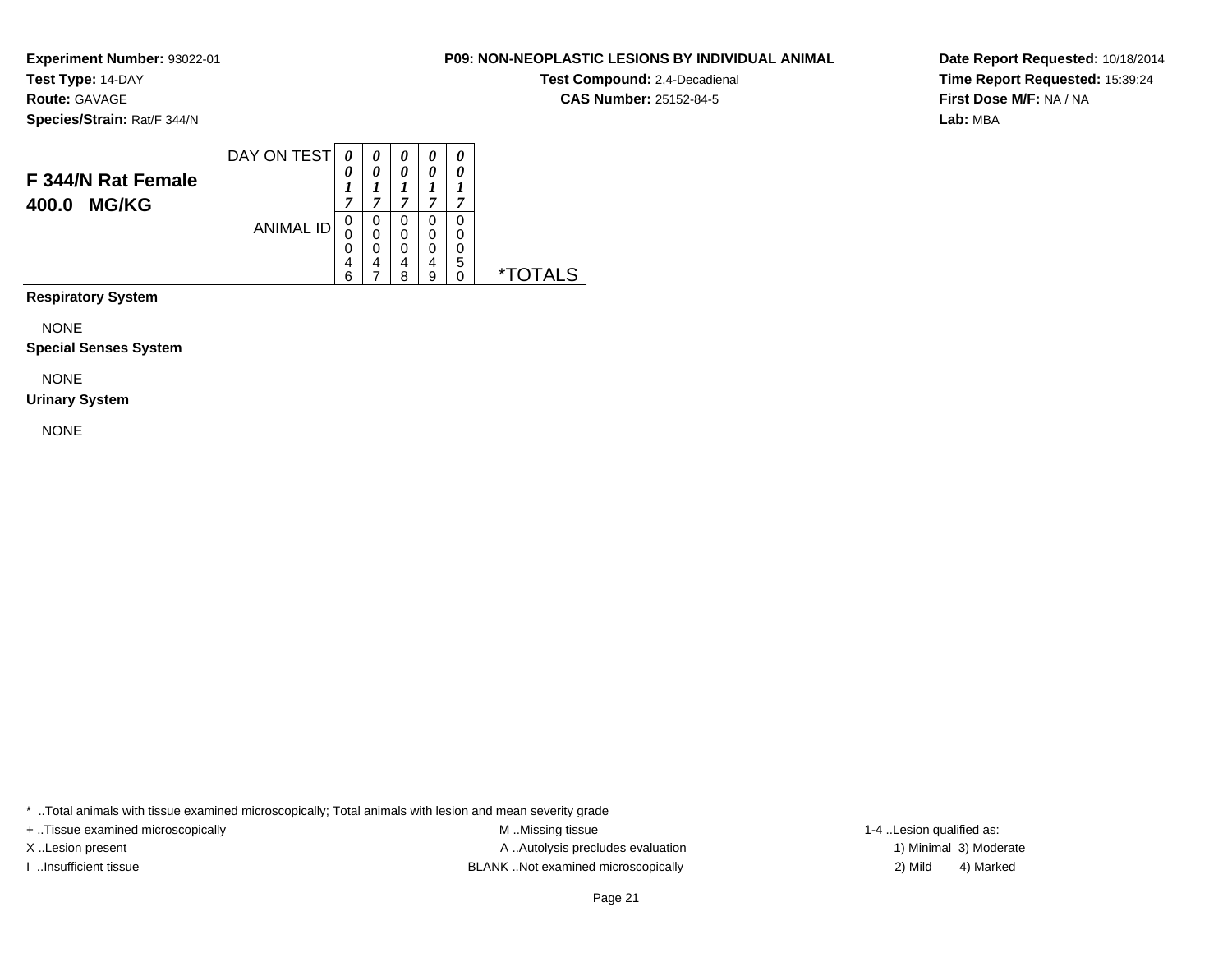**Experiment Number:** 93022-01

**Test Type:** 14-DAY**Route:** GAVAGE

**Species/Strain:** Rat/F 344/N

# **P09: NON-NEOPLASTIC LESIONS BY INDIVIDUAL ANIMAL**

**Test Compound:** 2,4-Decadienal **CAS Number:** 25152-84-5

**Date Report Requested:** 10/18/2014**Time Report Requested:** 15:39:24**First Dose M/F:** NA / NA**Lab:** MBA

|                                  | DAY ON TEST      | 0                     | 0                     | 0                                         | 0                | 0             |   |                       |     |
|----------------------------------|------------------|-----------------------|-----------------------|-------------------------------------------|------------------|---------------|---|-----------------------|-----|
| F 344/N Rat Female               |                  | 0<br>$\boldsymbol{l}$ | 0<br>$\boldsymbol{l}$ | $\boldsymbol{\theta}$<br>$\boldsymbol{l}$ | 0<br>1           | 0<br>1        |   |                       |     |
| 1200.0 MG/KG                     |                  | 7<br>$\mathbf 0$      | 7<br>$\mathbf 0$      | $\overline{7}$<br>$\mathbf 0$             | 7<br>$\mathbf 0$ | 7<br>0        |   |                       |     |
|                                  | <b>ANIMAL ID</b> | 0<br>0                | 0<br>0                | 0<br>0                                    | 0<br>0           | 0<br>0        |   |                       |     |
|                                  |                  | 5<br>1                | 5<br>$\mathfrak{p}$   | 5<br>3                                    | 5<br>4           | $\frac{5}{5}$ |   | <i><b>*TOTALS</b></i> |     |
| <b>Alimentary System</b>         |                  |                       |                       |                                           |                  |               |   |                       |     |
| Liver                            |                  | ٠                     | +                     | ÷                                         | $\ddot{}$        | ÷             | 5 |                       |     |
| Stomach, Forestomach             |                  | $+$                   | $+$                   | $+$                                       | $\ddot{}$        | $\ddot{}$     | 5 |                       |     |
| Epithelium, Hyperplasia, Diffuse |                  | $\mathbf{3}$          | 3 <sup>1</sup>        | 3 <sup>1</sup>                            | 3 <sup>1</sup>   | 3             |   | 5                     | 3.0 |
| Inflammation, Chronic Active     |                  |                       |                       |                                           |                  | 4             |   | $\mathbf{1}$          | 4.0 |
| Ulcer, Chronic Active, Focal     |                  | 4                     | $\overline{4}$        | 4                                         | 4                |               |   | 4                     | 4.0 |
| <b>Cardiovascular System</b>     |                  |                       |                       |                                           |                  |               |   |                       |     |
| <b>NONE</b>                      |                  |                       |                       |                                           |                  |               |   |                       |     |
| <b>Endocrine System</b>          |                  |                       |                       |                                           |                  |               |   |                       |     |
| <b>NONE</b>                      |                  |                       |                       |                                           |                  |               |   |                       |     |
| <b>General Body System</b>       |                  |                       |                       |                                           |                  |               |   |                       |     |
| <b>NONE</b>                      |                  |                       |                       |                                           |                  |               |   |                       |     |
| <b>Genital System</b>            |                  |                       |                       |                                           |                  |               |   |                       |     |
| <b>NONE</b>                      |                  |                       |                       |                                           |                  |               |   |                       |     |
| <b>Hematopoietic System</b>      |                  |                       |                       |                                           |                  |               |   |                       |     |
| <b>NONE</b>                      |                  |                       |                       |                                           |                  |               |   |                       |     |
| <b>Integumentary System</b>      |                  |                       |                       |                                           |                  |               |   |                       |     |
|                                  |                  |                       |                       |                                           |                  |               |   |                       |     |

NONE

\* ..Total animals with tissue examined microscopically; Total animals with lesion and mean severity grade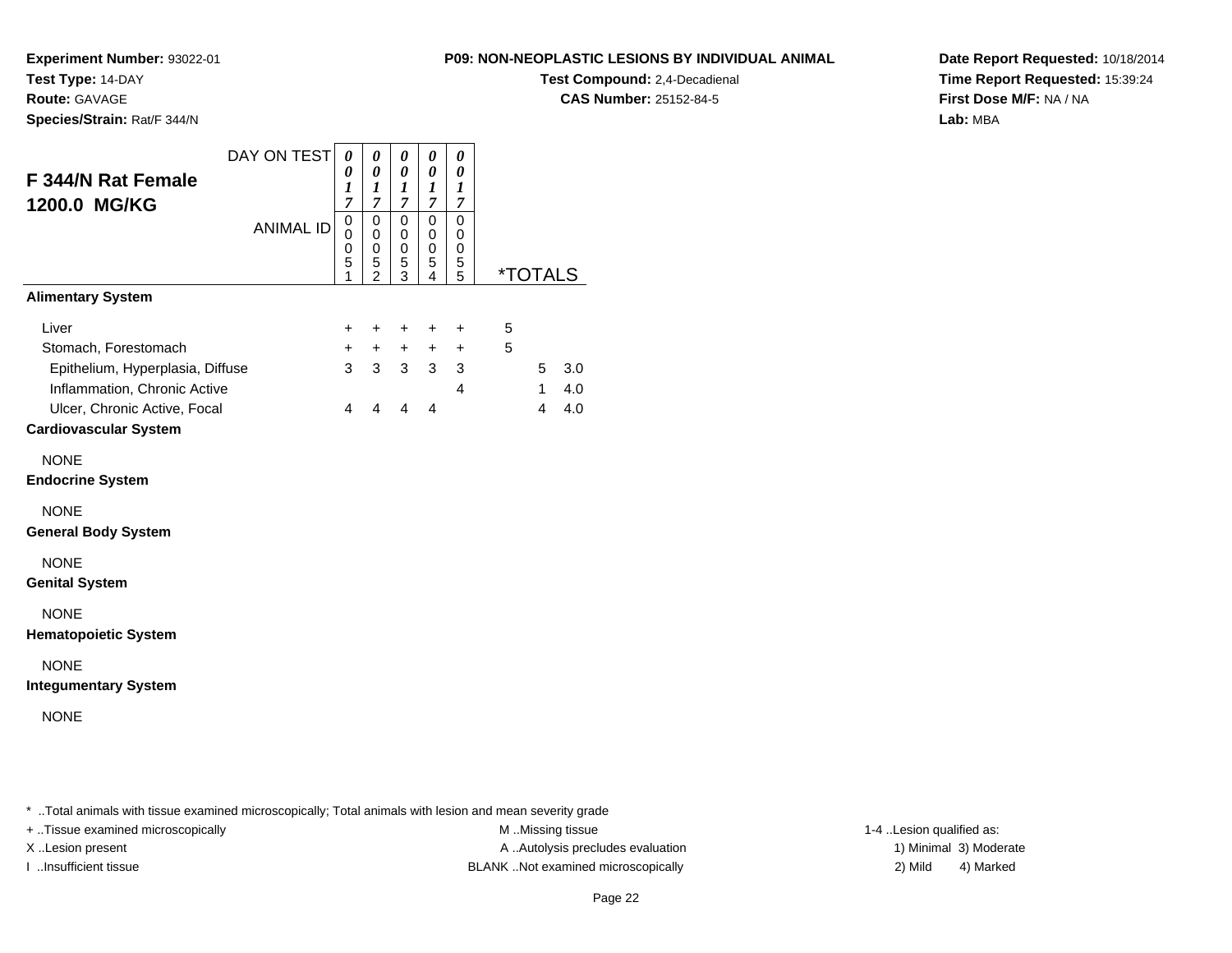**Test Compound:** 2,4-Decadienal **CAS Number:** 25152-84-5

**Date Report Requested:** 10/18/2014**Time Report Requested:** 15:39:24**First Dose M/F:** NA / NA**Lab:** MBA

**Experiment Number:** 93022-01**Test Type:** 14-DAY**Route:** GAVAGE**Species/Strain:** Rat/F 344/N

| <b>F 344/N Rat Female</b><br>1200.0 MG/KG   | DAY ON TEST<br><b>ANIMAL ID</b> | 0<br>0<br>1<br>$\overline{7}$<br>0<br>0<br>0 | 0<br>0<br>1<br>$\overline{7}$<br>0<br>0<br>0 | 0<br>0<br>1<br>$\overline{7}$<br>0<br>0<br>$\boldsymbol{0}$ | 0<br>0<br>1<br>7<br>0<br>0<br>0 | 0<br>0<br>1<br>7<br>0<br>0<br>0 |                       |
|---------------------------------------------|---------------------------------|----------------------------------------------|----------------------------------------------|-------------------------------------------------------------|---------------------------------|---------------------------------|-----------------------|
| Musculoskeletal System                      |                                 | $\overline{5}$<br>1                          | 5<br>$\mathcal{P}$                           | 5<br>3                                                      | 5<br>4                          | 5<br>5                          | <i><b>*TOTALS</b></i> |
|                                             |                                 |                                              |                                              |                                                             |                                 |                                 |                       |
| <b>NONE</b><br>Nervous System               |                                 |                                              |                                              |                                                             |                                 |                                 |                       |
| <b>NONE</b><br><b>Respiratory System</b>    |                                 |                                              |                                              |                                                             |                                 |                                 |                       |
| <b>NONE</b><br><b>Special Senses System</b> |                                 |                                              |                                              |                                                             |                                 |                                 |                       |
| <b>NONE</b>                                 |                                 |                                              |                                              |                                                             |                                 |                                 |                       |

# **Urinary System**

Kidney

 <sup>+</sup><sup>+</sup> <sup>+</sup> <sup>+</sup> + 5

\* ..Total animals with tissue examined microscopically; Total animals with lesion and mean severity grade

+ ..Tissue examined microscopically examined microscopically examined as:  $M$  ..Missing tissue 1-4 ..Lesion qualified as: X..Lesion present **A ..Autolysis precludes evaluation** A ..Autolysis precludes evaluation 1) Minimal 3) Moderate I ..Insufficient tissue 2) Mild and the SLANK ..Not examined microscopically and the SLANK ... Insufficient tissue

4) Marked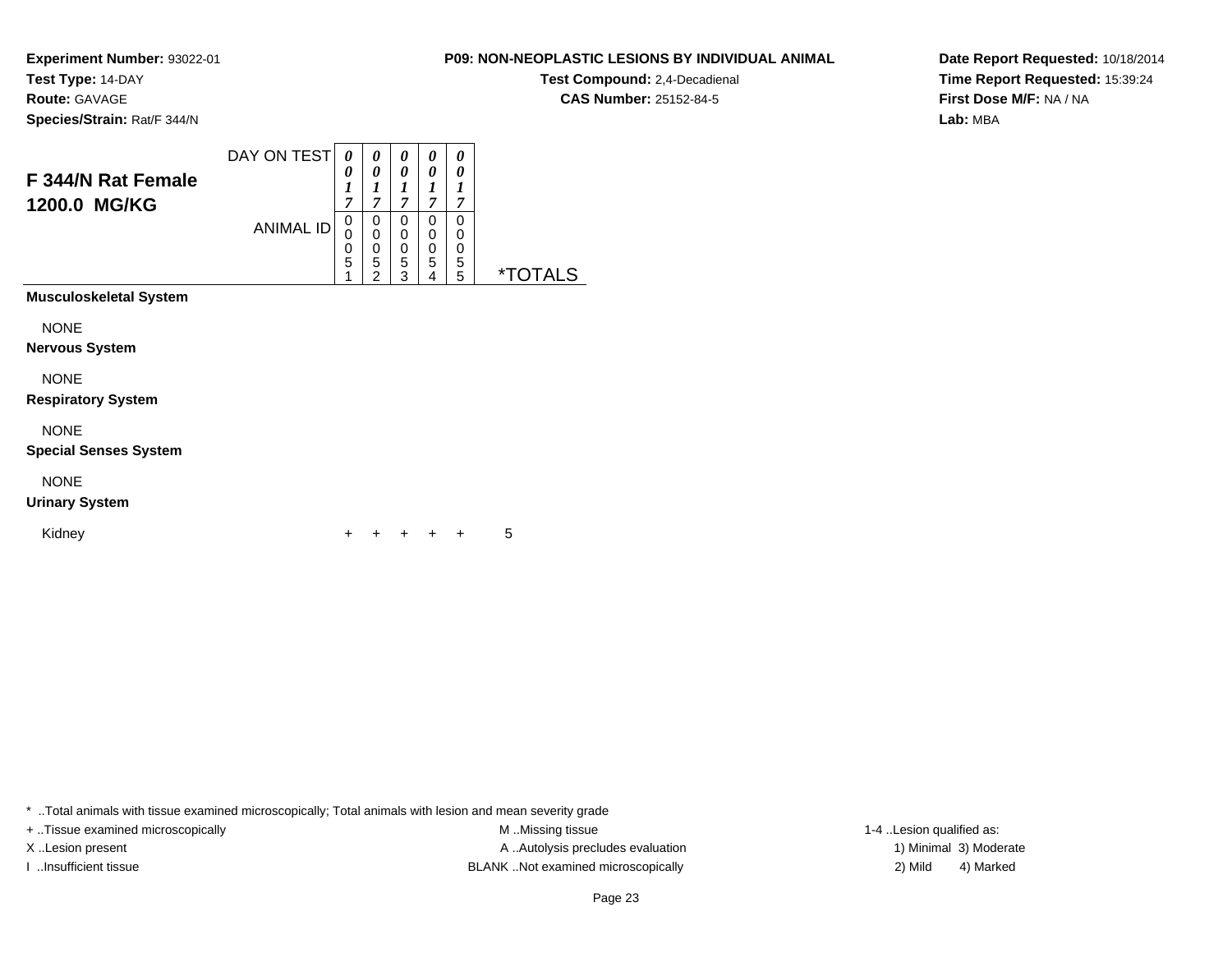**Route:** GAVAGE

**Species/Strain:** Rat/F 344/N

**P09: NON-NEOPLASTIC LESIONS BY INDIVIDUAL ANIMAL**

**Test Compound:** 2,4-Decadienal **CAS Number:** 25152-84-5

**Date Report Requested:** 10/18/2014**Time Report Requested:** 15:39:24**First Dose M/F:** NA / NA**Lab:** MBA

| F 344/N Rat Female<br>3600.0 MG/KG                                                     | DAY ON TEST<br><b>ANIMAL ID</b> | 0<br>0<br>$\boldsymbol{\theta}$<br>$\overline{\mathbf{3}}$<br>$\mathbf 0$<br>$\mathbf 0$<br>0<br>5<br>$\overline{6}$ | 0<br>0<br>0<br>$\boldsymbol{2}$<br>$\mathbf 0$<br>$\mathbf 0$<br>0<br>5<br>$\overline{7}$ | 0<br>$\boldsymbol{\theta}$<br>$\boldsymbol{\theta}$<br>$\boldsymbol{2}$<br>$\mathbf 0$<br>$\mathbf 0$<br>$\pmb{0}$<br>5<br>8 | 0<br>0<br>0<br>3<br>$\mathbf 0$<br>0<br>0<br>5<br>9 | 0<br>0<br>0<br>$\boldsymbol{\beta}$<br>0<br>0<br>0<br>6<br>$\Omega$ |                | <i><b>*TOTALS</b></i> |     |
|----------------------------------------------------------------------------------------|---------------------------------|----------------------------------------------------------------------------------------------------------------------|-------------------------------------------------------------------------------------------|------------------------------------------------------------------------------------------------------------------------------|-----------------------------------------------------|---------------------------------------------------------------------|----------------|-----------------------|-----|
| <b>Alimentary System</b>                                                               |                                 |                                                                                                                      |                                                                                           |                                                                                                                              |                                                     |                                                                     |                |                       |     |
| Liver<br>Stomach, Forestomach<br>Ulcer, Acute, Diffuse<br><b>Cardiovascular System</b> |                                 | +<br>$\ddot{}$<br>$\overline{4}$                                                                                     | +<br>$\overline{4}$                                                                       | $\pm$<br>$+$ $+$<br>$\overline{4}$                                                                                           | ٠<br>$\overline{4}$                                 | +<br>$+$ $+$<br>4                                                   | 5<br>5         | 5                     | 4.0 |
| <b>NONE</b><br><b>Endocrine System</b>                                                 |                                 |                                                                                                                      |                                                                                           |                                                                                                                              |                                                     |                                                                     |                |                       |     |
| <b>NONE</b><br><b>General Body System</b>                                              |                                 |                                                                                                                      |                                                                                           |                                                                                                                              |                                                     |                                                                     |                |                       |     |
| <b>NONE</b><br><b>Genital System</b>                                                   |                                 |                                                                                                                      |                                                                                           |                                                                                                                              |                                                     |                                                                     |                |                       |     |
| <b>NONE</b><br><b>Hematopoietic System</b>                                             |                                 |                                                                                                                      |                                                                                           |                                                                                                                              |                                                     |                                                                     |                |                       |     |
| Thymus<br>Hemorrhage<br><b>Integumentary System</b>                                    |                                 | +<br>$\overline{2}$                                                                                                  |                                                                                           |                                                                                                                              | $\pm$<br>$\overline{a}$                             | $\ddot{}$<br>$\overline{2}$                                         | 3              | 3                     | 2.0 |
| Skin<br><b>Musculoskeletal System</b>                                                  |                                 |                                                                                                                      | ٠                                                                                         | +                                                                                                                            |                                                     |                                                                     | $\overline{c}$ |                       |     |

\* ..Total animals with tissue examined microscopically; Total animals with lesion and mean severity grade